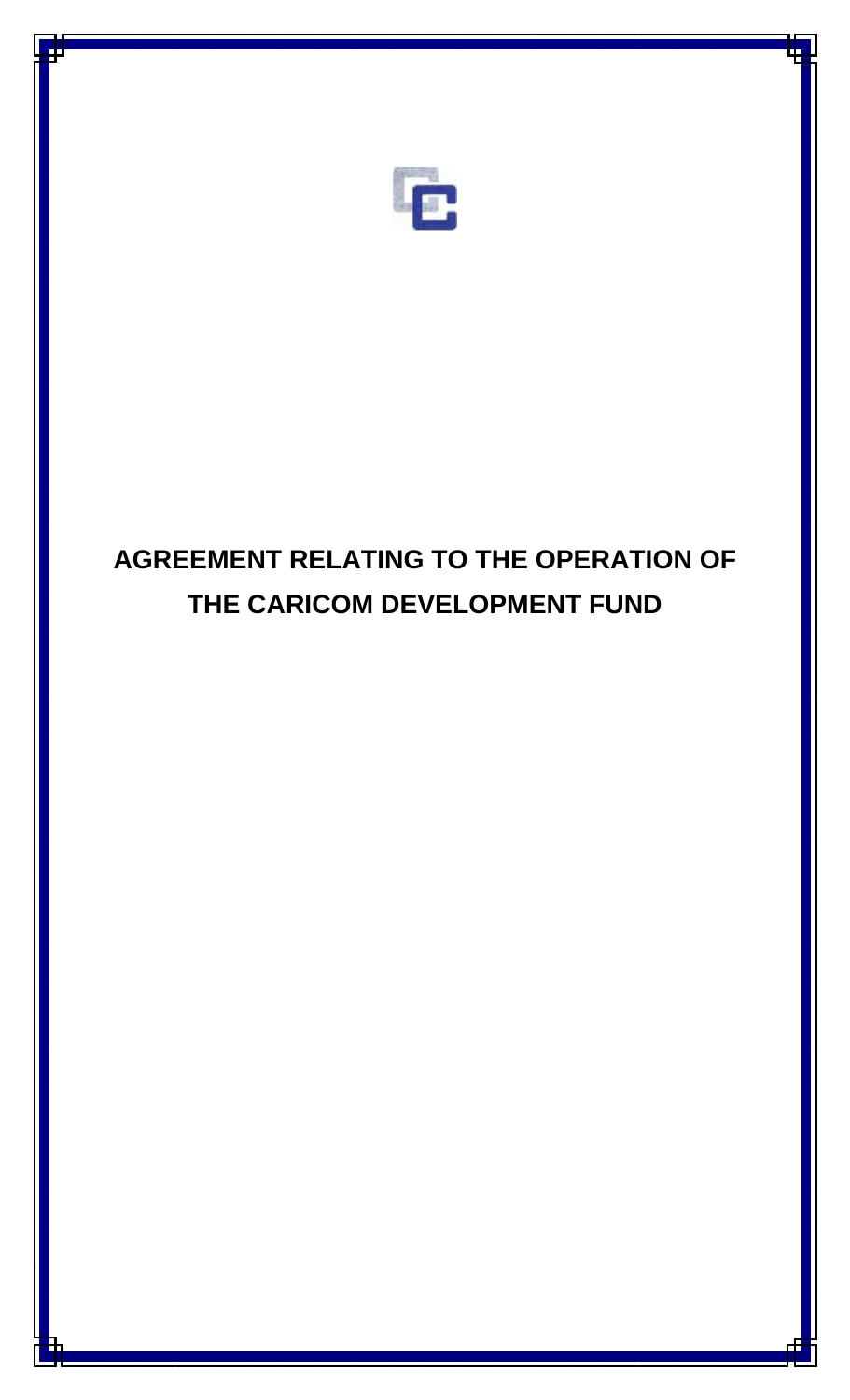# **AGREEMENT RELATING TO THE OPERATION OF THE CARICOM DEVELOPMENT FUND**

# **THE STATES PARTIES:**

**AWARE** that the Revised Treaty of Chaguaramas established a regime for disadvantaged countries, regions and sectors in order to enhance their prospects for development and successful competition within the context of the CARICOM Single Market and Economy (CSME), and to redress, to the extent possible, any economic dislocation arising from the establishment of the CSME within the context of that regime;

**MINDFUL** that paragraph 1 of Article 158 of the Revised Treaty established a Development Fund for the purpose of providing financial or technical assistance to disadvantaged countries, regions and sectors;

**MINDFUL FURTHER** that paragraph 2 of Article 158 of the Revised Treaty provides that subject to the provisions of that Article and relevant provisions of the Revised Treaty, the Community Council in collaboration with the Council for Finance and Planning shall determine the status, composition and functions of the Development Fund and the contributions of certain Member States of the Caribbean Community to the CARICOM Development Fund;

**DESIROUS** of bringing into effect paragraph 2 of Article 158 of the Revised Treaty;

**RECALLING** the decisions of the Twenty-Seventh Meeting and the Eighteenth Inter-Sessional Meeting of the Conference of Heads of Government of the Caribbean Community, held on 3 – 6 July 2006 in Basseterre, St. Kitts and Nevis and 12 – 14 February 2007 in Kingstown, St. Vincent and the Grenadines, respectively, on important structural aspects of the CARICOM Development Fund, including in particular: governance and management arrangements; the purpose and priorities of the CARICOM Development Fund; country eligibility and intervention size; the formula for and contributions to the Fund by the Member States; and the sustainability of the Fund;

**RECALLING FURTHER** the decision of the Nineteenth Inter-Sessional Meeting of the Conference of Heads of Government of the Caribbean Community, held on 7- 8 March, 2008 in Nassau, The Bahamas, that given the holistic and integrated nature of the function of economic restructuring, technical assistance, business development, and small and medium enterprise development within the CARICOM economic space, the CARICOM Development Fund should be a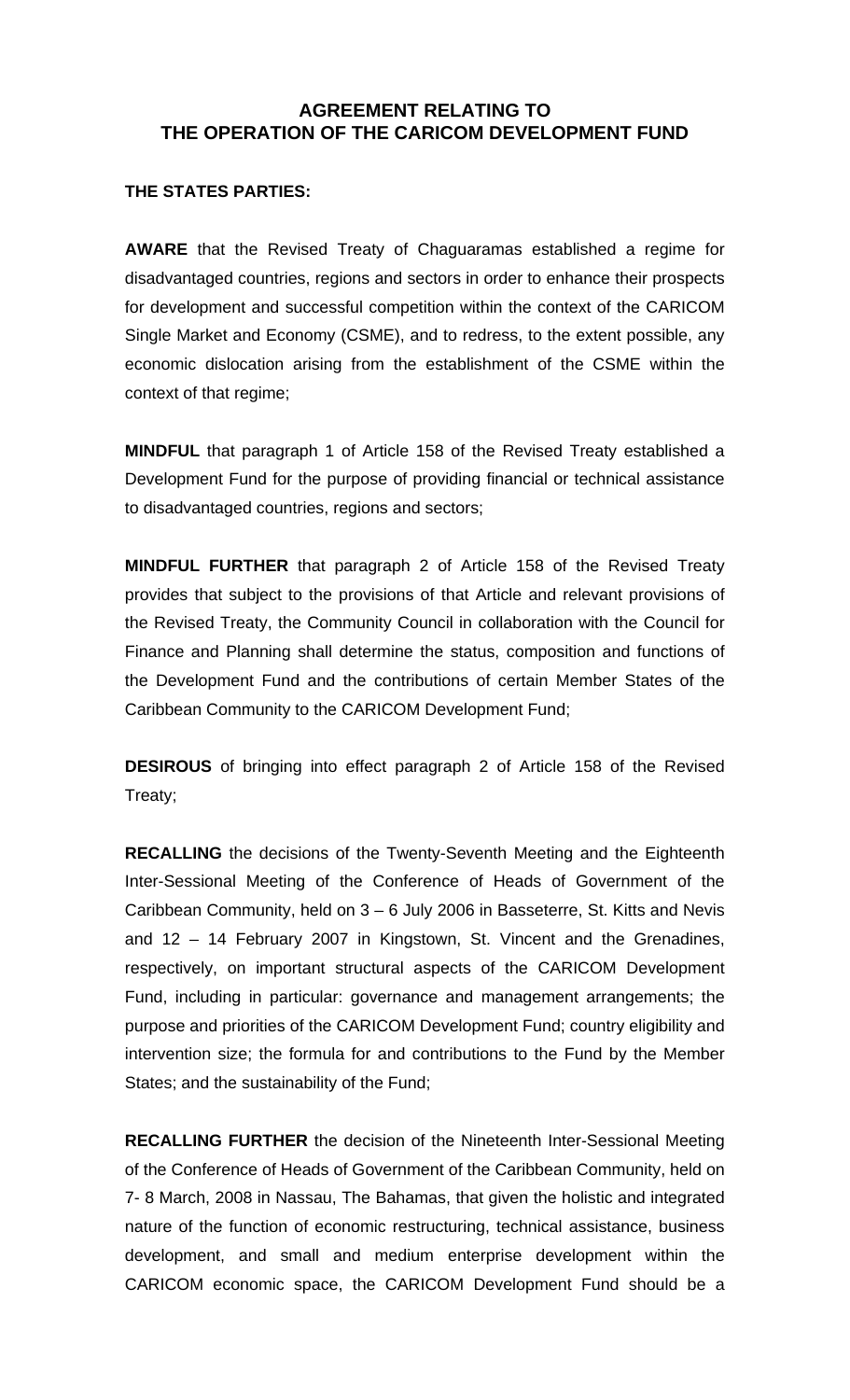strong and expansive institution with a technical division performing the development functions established in Chapter Seven of the Revised Treaty,

#### **AGREE AS FOLLOWS**:

#### **ARTICLE I**

#### **INTERPRETATION**

In this Agreement –

"Board" means the Board of Directors referred to in Article III (1);

- "CARICOM Development Fund" means the Development Fund referred to in Article II;
- "CARICOM Single Market and Economy" or "CSME"' means the regime established by the Revised Treaty replacing Chapters Three through Seven of the Annex to the Treaty Establishing the Caribbean Community and Common Market signed at Chaguaramas on 4 July 1973;
- "Community" means the Caribbean Community including the CARICOM Single Market and Economy established by the Revised Treaty;
- "Community Council of Ministers" or "the Community Council" means the Organ of the Community so named in paragraph 1(b) of Article 10 of the Revised Treaty;
- "Conference of Heads of Government" or "the Conference" means the Organ of the Community so named in paragraph 1(a) of Article 10 of the Revised Treaty;
- "contribution" means the funds provided by a contributor to the CARICOM Development Fund on a non-reimbursable basis;
- "contribution agreement" means the agreement between the CARICOM Development Fund and a contributor for a contribution;
- "contribution and subvention cycle" means the period specified in paragraph 1 of Annex II;
- "contributor" means a Member State that contributes to the CARICOM Development Fund;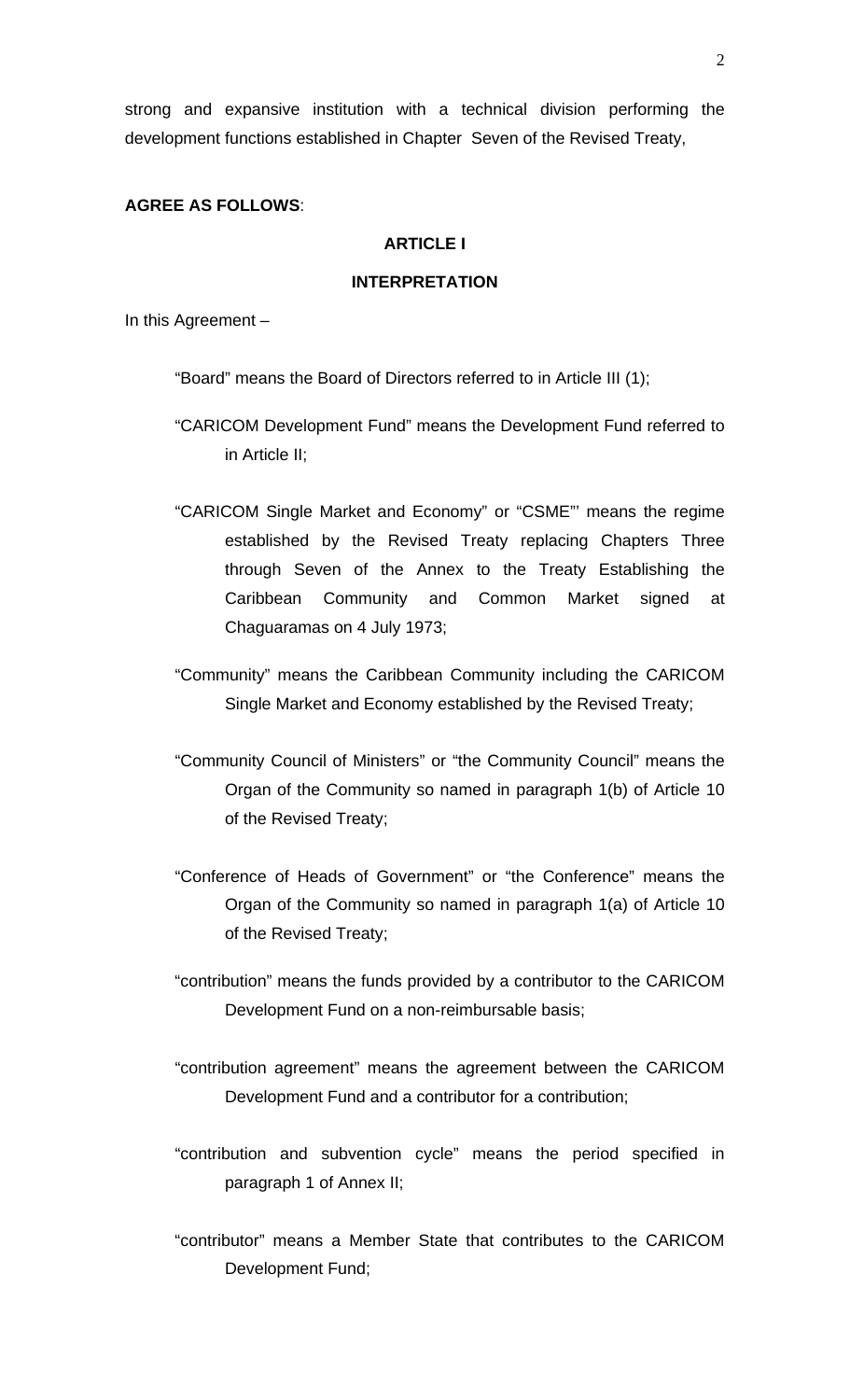"Council for Finance and Planning" or "COFAP" means the Organ of the Community so named in paragraph 2(a) of Article 10 of the Revised Treaty;

"Director" means a Director of the Board;

"disadvantaged countries" means:

- (a) the Less Developed Countries within the meaning of Article 4 of the Revised Treaty; or
- (b) Member States that may require special support measures of a transitional or temporary nature by reason of:
	- (i) impairment of resources resulting from natural disasters;
	- (ii) the adverse impact of the operation of the CSME on their economies;
	- (iii) temporary low levels of economic development; or
	- (iv) being a Highly-Indebted Poor Country designated as such by the competent inter-governmental organisation;

"disadvantaged regions" means:

- (a) regions within Member States experiencing economic dislocation from the operation of the CSME; or
- (b) regions that may require special support measures of a transitional or temporary nature by reason of:
	- (i) impairment of resources resulting from natural disasters; or
	- (ii) temporary low levels of economic development;

"disadvantaged sectors" means:

- (a) sectors of the economies of Member States in which economic enterprises experience dislocation from the operation of the CSME; or
- (b) sectors that may require special support measures of a transitional or temporary nature by reason of natural disasters, whereby the loss in the sector causes social and economic disorder;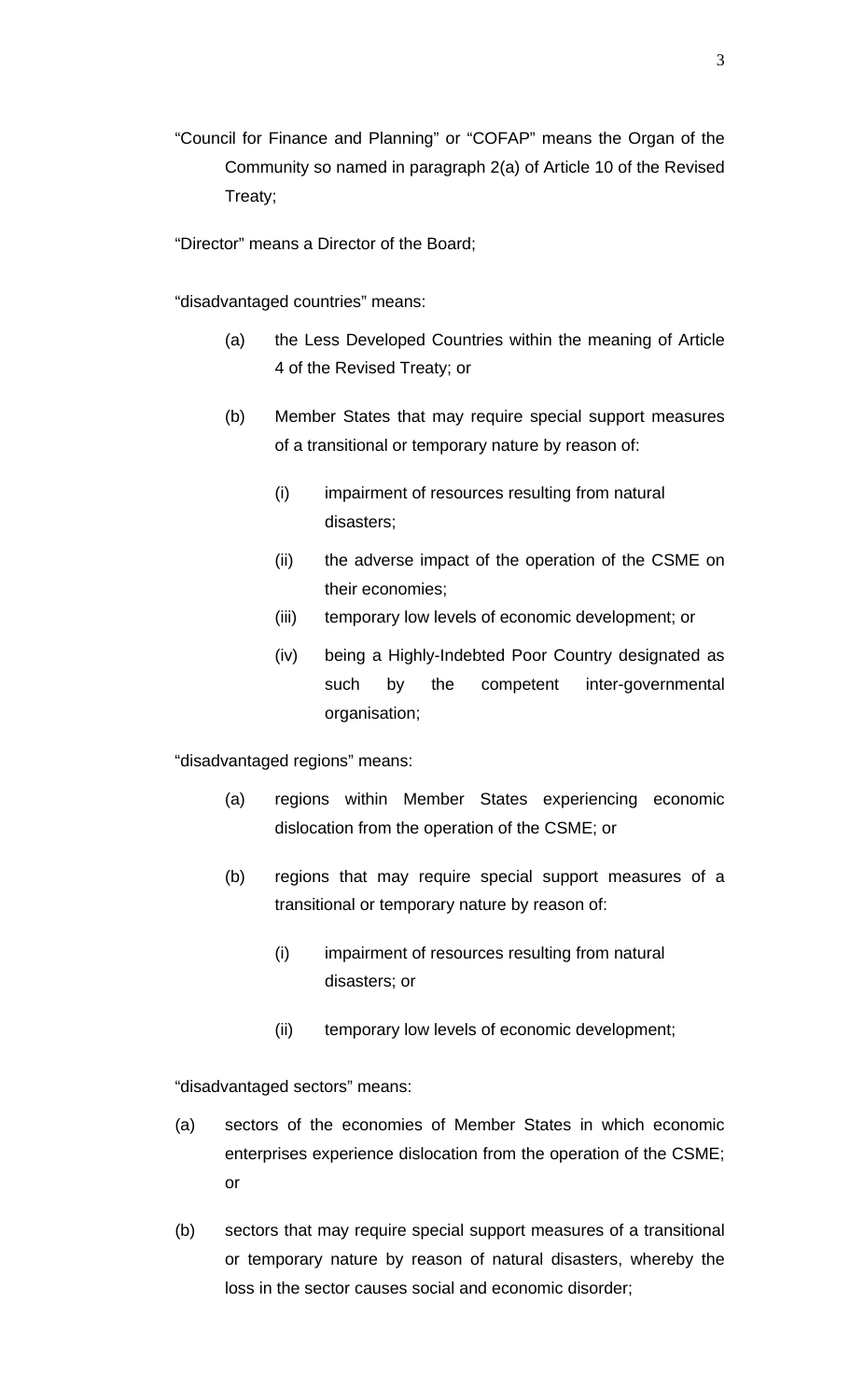- "donor" means a public or private sector entity of a Member State or an entity external to the Community, that makes a subvention to the CARICOM Development Fund;
- "donor agreement" means the Agreement between the CARICOM Development Fund and a donor for a subvention;
- "less developed country" means a country designated as such in accordance with Article 4 of the Revised Treaty;

"Member State" means a Member State of the Community that participates in the CSME;

 **"**negotiation meeting" means a meeting held pursuant to Article X;

"negotiation period" means the period specified in paragraph 3 of Annex II;

- "Organisation of Eastern Caribbean States" or "OECS" means the Organisation established by the Agreement establishing the Organisation of Eastern Caribbean States signed at Basseterre, St. Kitts and Nevis, on the 18th day of June 1981;
- "resources" means resources of the CARICOM Development Fund referred to in Article XI ;
- "Revised Treaty" means the Revised Treaty of Chaguaramas, including the CARICOM Single Market and Economy, signed at Nassau, The Bahamas on 5 July 2001;

"'Secretary General" means the Secretary General of the Community; and

 "subvention" means the funds provided to the CARICOM Development Fund by a donor.

#### **ARTICLE II**

# **OPERATION AND FUNCTIONS OF THE CARICOM DEVELOPMENT FUND**

(1) The Development Fund established by paragraph 1 of Article 158 of the Revised Treaty shall be known as the CARICOM Development Fund and shall be operated in accordance with this Agreement.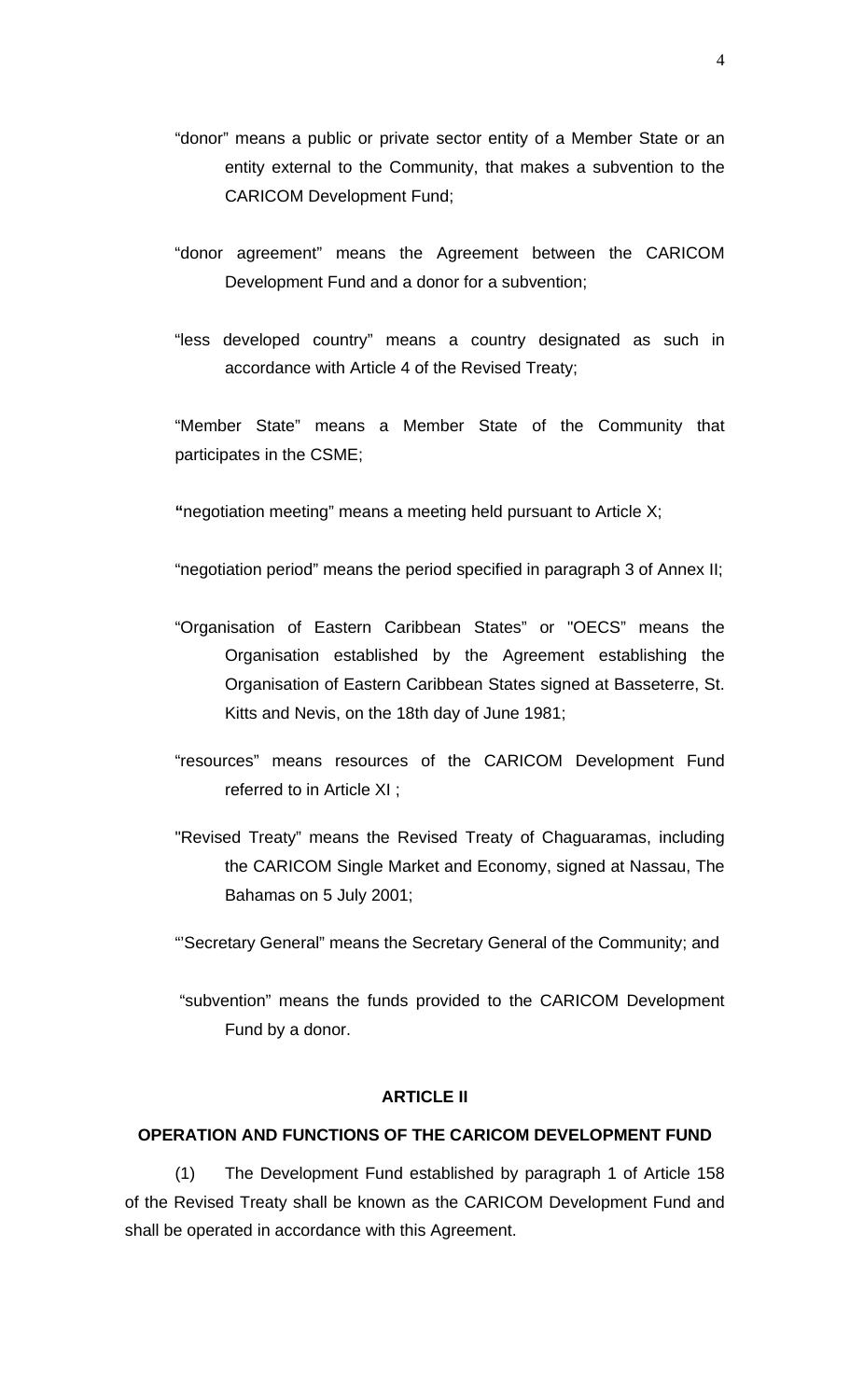(2) Without prejudice to the generality of Article 158 of the Revised Treaty, the financial and technical assistance to be provided by the CARICOM Development Fund to disadvantaged countries, regions and sectors shall include assistance to –

(a) address -

- (i) economic dislocation and other adverse economic impact arising from the operations of the CSME;
- (ii) adverse social impact arising from the operations of the CSME; and
- (iii) structural diversification and infrastructural development needs; and

(b) facilitate –

- (i) regional investment promotion and mobilisation; and
- (ii) business development and enterprise competitiveness.

# **ARTICLE III**

# **MANAGEMENT OF THE CARICOM DEVELOPMENT FUND**

(1) The CARICOM Development Fund shall be managed by a Board of Directors.

(2) The Community Council, in collaboration with COFAP, may give such directions to the Board as are required to give effect to the operations of the CARICOM Development Fund, in accordance with Article 158 of the Revised Treaty.

# **ARTICLE IV**

# **COMPOSITION AND APPOINTMENT OF THE BOARD**

(1) Subject to paragraph (2), the Board shall consist of eight Directors, who shall be persons with knowledge of and experience in accountancy, economics, business, finance, management or law, as follows -

(a) one Director selected by COFAP who shall be appointed as the Chairperson for a term of two years;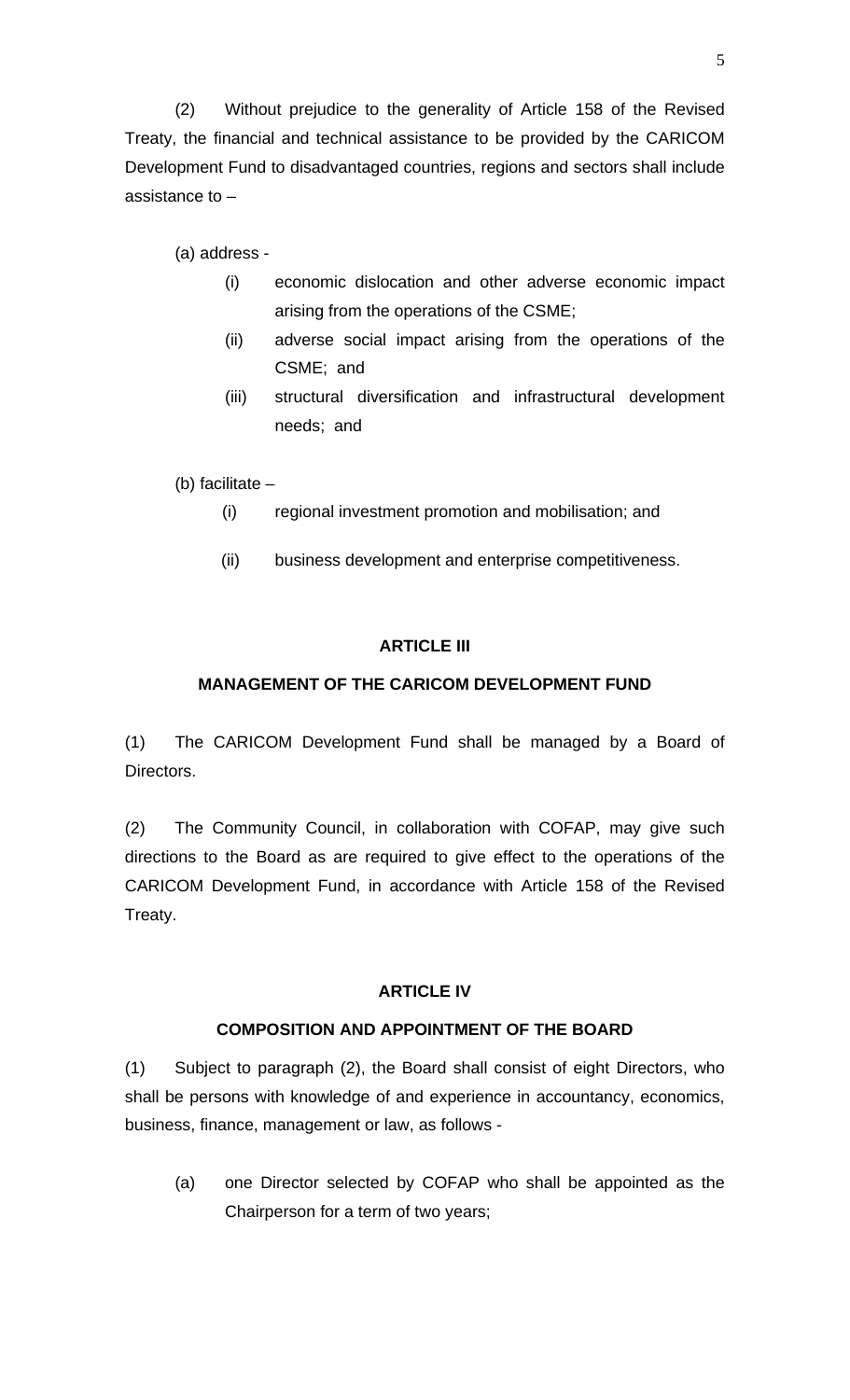- (b) two Directors jointly nominated by the Less Developed Countries, one of whom shall be appointed for a term of three years and the other for a term of two years;
- (c) two Directors jointly nominated by the Member States, other than those referred to in paragraph (b), one of whom shall be appointed for a term of three years and the other for a term of two years;
- (d) one Director nominated by the Secretary General, after consultation with bodies representing the private business sector of Member States, who shall be appointed for a term of two years;
- (e) one Director nominated by the Secretary General, who shall be a non-voting member of the Board, appointed for a term of three years; and
- (f) one Director nominated by the Director General of the Organisation of Eastern Caribbean States who shall be a non-voting member of the Board, appointed for a term three years.

(2) The Board as first constituted shall have an additional Director nominated by Barbados who shall be appointed for a non-renewable term of three years.

- (3) The Board shall appoint one of the Directors as Deputy Chairperson.
- (4) The Chief Executive Officer shall attend meetings of the Board.

(5) An alternate for each Director, excepting the Chairperson, shall be appointed in like manner and on the same basis as the appointment of the Director for whom he is the alternate.

(6) Directors appointed, selected or nominated accordingly as Members of the Board in accordance with this Article, with the exception of the nominations pursuant to paragraphs (2) and (5), shall not be eligible for a renewable term as Director. The Alternate for a Director shall be eligible for appointment as a Director at the expiration of the term of that Director.

(7) A Member State which has not made its required contribution to the CARICOM Development Fund is not entitled to participate in the nomination of any Director under paragraph (1)(b) or (c) or in the selection of the Chairperson.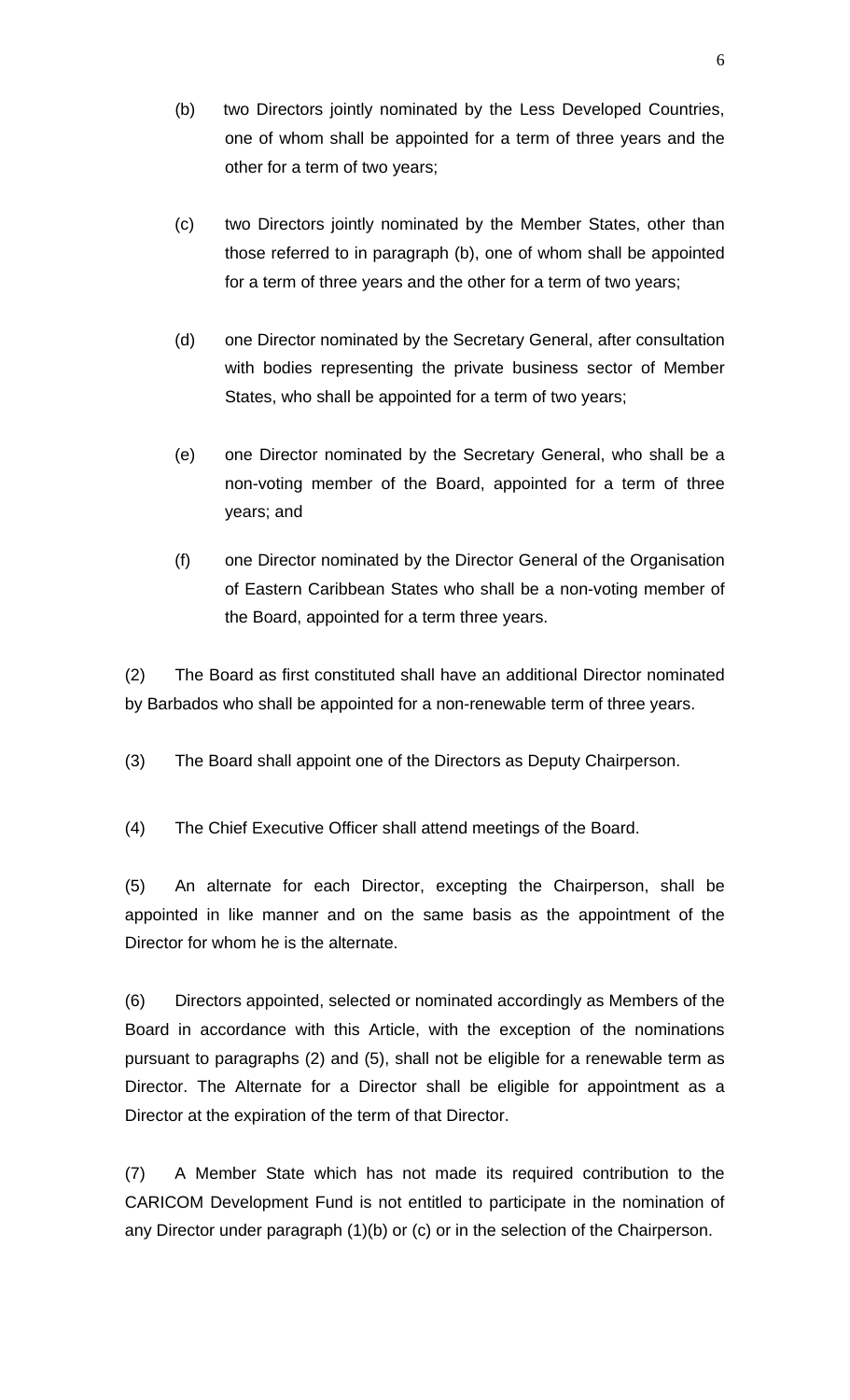#### **ARTICLE V**

# **FUNCTIONS OF THE BOARD**

(1) The Board shall, in addition to the functions set out in any other Article, be responsible for the direction of the operations of the CARICOM Development Fund and, for that purpose, shall -

- (a) take decisions concerning the provision of loans, grants and technical assistance;
- (b) accept, subject to Article VIII(4), subventions to the CARICOM Development Fund;
- (c) invest such resources of the CARICOM Development Fund as are available for that purpose, in accordance with the investment strategy approved by the Community Council, in collaboration with COFAP;
- (d) submit the accounts of the CARICOM Development Fund for each year to the Community Council;
- (e) approve the budget for the CARICOM Development Fund;
- (f) appoint a Chief Executive Officer**;** and
- (g) undertake a detailed in-depth evaluation of the operations of the CARICOM Development Fund, including the effectiveness of the measures taken pursuant to Chapter Seven of the Revised Treaty.

(2) The Board may appoint one or more committees to inquire into and advise the Board on such matters as the Board refers to it.

(3) Subject to any directions that may be given by the Board, a committee may regulate its own procedure.

# **ARTICLE VI**

# **PROCEDURE OF THE BOARD**

(1) The Board shall meet in ordinary session at least once in every quarter and in special session as often as the circumstances may require.

(2) Where circumstances warrant, the Board may take decisions through prior consultations and without meeting in formal session.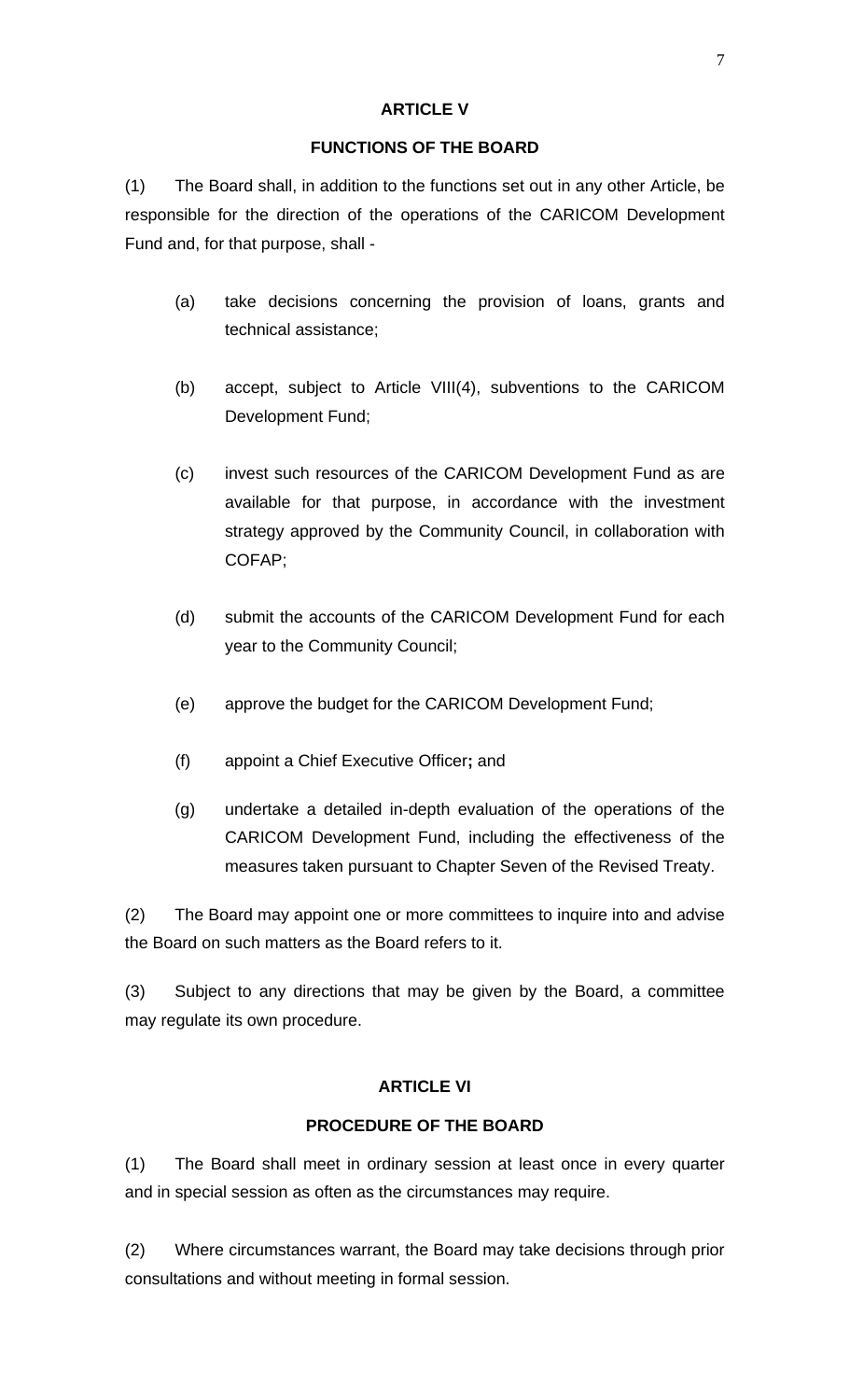(3) The Chairperson, or in his absence the Deputy Chairperson and at least one Director appointed by virtue of a nomination under Article IV (1)(b), one Director appointed by virtue of a nomination under Article IV 1(c) and one other Director, shall constitute a quorum.

(4) The Chairperson or in his absence, the Deputy Chairperson shall preside at meetings of the Board.

(5) A matter before the Board shall be decided by a majority of votes of the Directors represented at the meeting.

(6) Subject to Article IV  $(1)(e)$  and  $(f)$ , each Director shall have one vote.

(7) In the case of equality of votes, the Chairperson or, in his absence, the Deputy Chairperson shall have a second or casting vote.

(8) All decisions made by the Board shall be certified by the Chairperson.

- (9) The validity of a decision of the Board is not affected on the ground of  $-$ 
	- (a) the existence of a vacancy in the membership, or a defect in the constitution of the Board; or
	- (b) an omission, defect or irregularity not affecting the substance of the matter.

(10) Minutes of each meeting of the Board shall be kept in proper form by the Secretary appointed under Article VII(2)(d) or such other person as the Chief Executive Officer may appoint for this purpose, and shall be confirmed in writing at the next meeting.

(11) Each donor for a contribution and subvention cycle shall be entitled to participate at such meetings of the Board at which matters related to loans, grants and technical assistance or policies regarding same are being considered during that contribution and subvention cycle**,** as determined by the Board.

(12) Subject to this Article, the Board may regulate its own proceedings.

#### **ARTICLE VII**

# **FUNCTIONS OF THE CHIEF EXECUTIVE OFFICER**

(1) Subject to the approval of the Board, the Chief Executive Officer may engage such persons, including consultants, investment managers, brokers, and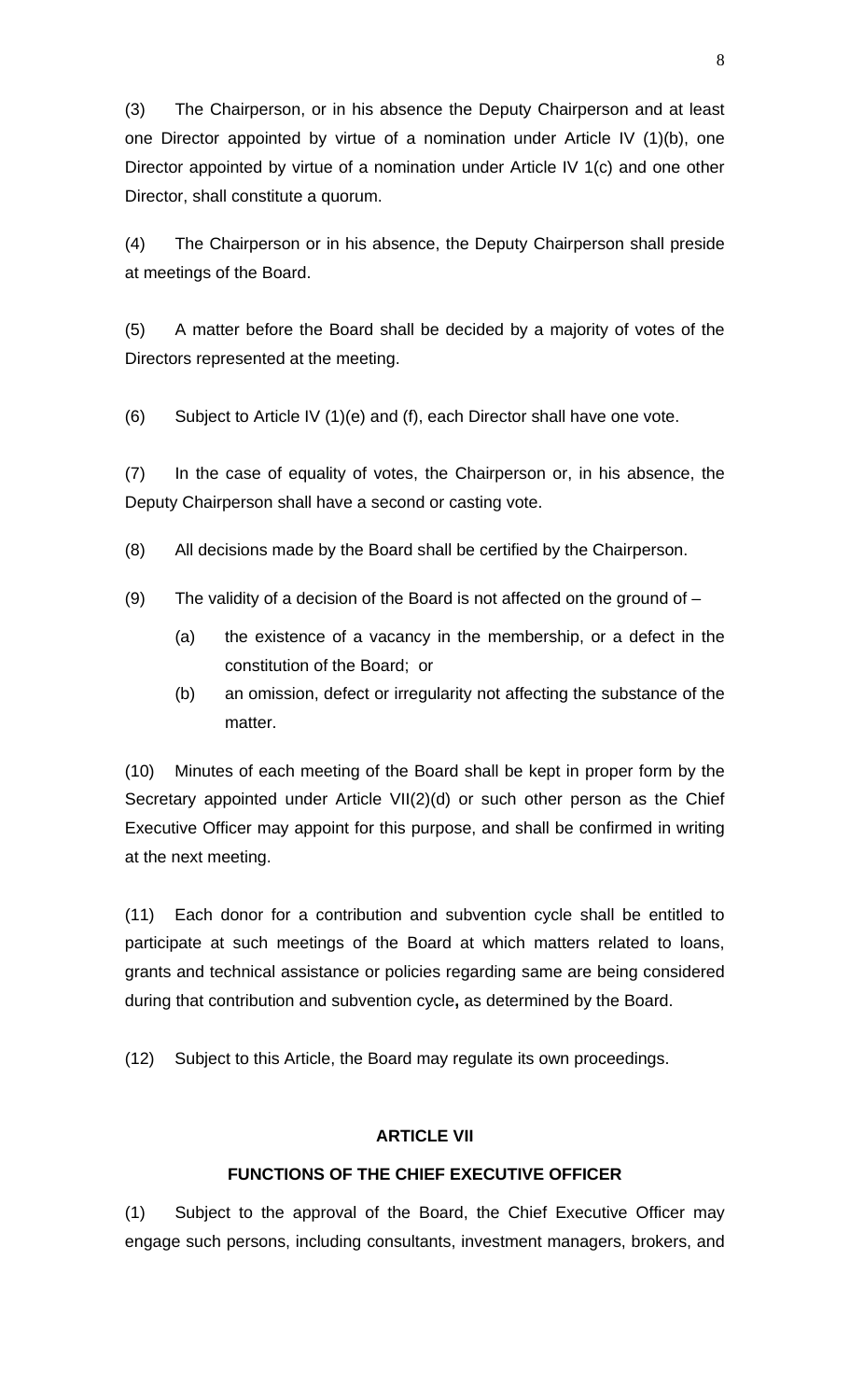other entities as he may consider necessary to assist the Board in carrying out its functions.

(2) Subject to the general directions of the Board, the Chief Executive Officer shall be responsible for, *inter alia* –

- (a) ensuring the implementation of the policies of the Board;
- (b) the overall administration and co-ordination of activities and programmes of the CARICOM Development Fund;
- (c) preparing, for the approval of the Board, the biennial budget for the CARICOM Development Fund;
- (d) the appointment of the Secretary to the Board and other officers and staff; and
- (e) ensuring that the correct procedures are followed with respect to all matters within the competence of the Board.
- (3) The Chief Executive Officer shall
	- (a) cause the accounts of the CARICOM Development Fund to be audited annually, in accordance with Article XX, by external auditors appointed by the Board; and
	- (b) present the report of the auditors to the Board for consideration and approval.

# **ARTICLE VIII**

# **CONTRIBUTIONS AND SUBVENTIONS**

(1) A State Party shall, upon entry into force of this Agreement, contribute or cause to be contributed to the CARICOM Development Fund, the amount set out in Annex I.

(2) Subsequent contributions of a State Party shall be in such amounts or in accordance with such formula as determined, from time to time, by the Community Council.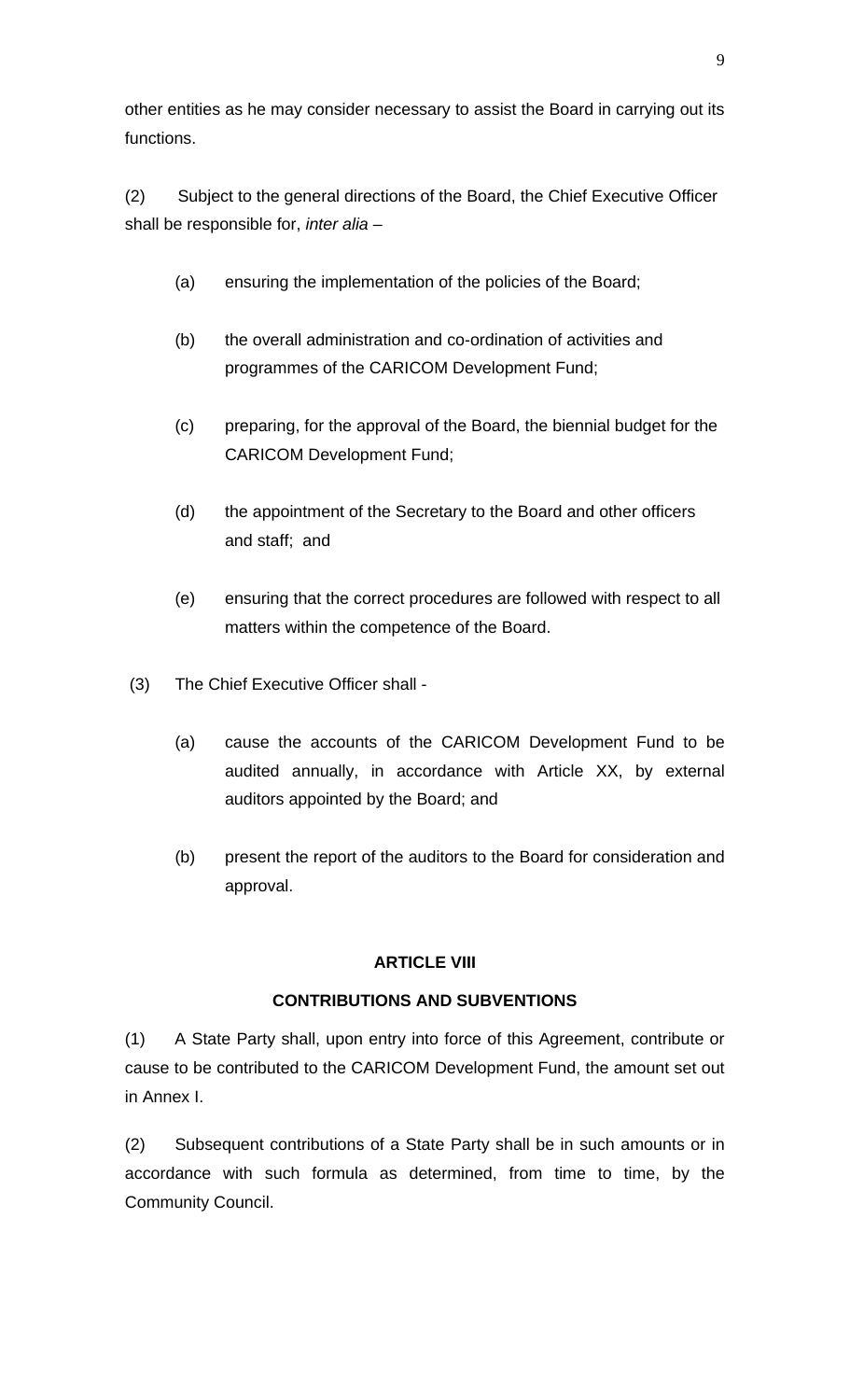(3) Subject to paragraph (4), subventions for inclusion in the CARICOM Development Fund may be accepted from public or private entities of Member States of the Community or from entities external to the Community.

(4) Subventions shall not be accepted or applied on conditions that discriminate against any Member State or disadvantaged country, region or sector, except in accordance with the provisions of the Revised Treaty.

(5) Each contribution or subvention shall be denominated and paid in United States dollars.

(6) The terms on which a contribution or subvention is to be made shall be set forth in a contribution or donor agreement, as the case may be, which shall -

- (a) be subject to this Agreement and to decisions taken during the relevant negotiation period; and
- (b) specify the amount of the contribution or subvention and the form and terms in which the contribution or subvention is to be made.

# **ARTICLE IX**

# **MEETINGS OF CONTRIBUTORS AND DONORS**

(1) The Board shall convene an annual meeting of the contributors and donors to -

- (a) review the progress of the CARICOM Development Fund on the basis of the information contained in its Annual Report referred to in Article XX(8); and
- (b) evaluate the operations of the CARICOM Development Fund in accordance with Article XX (9).

(2) The annual meeting of contributors and donors shall be held at such time and in such Member State as the Board in consultation with the contributors and the donors may determine.

(3) Each donor shall be invited to participate at annual meetings of contributors and donors.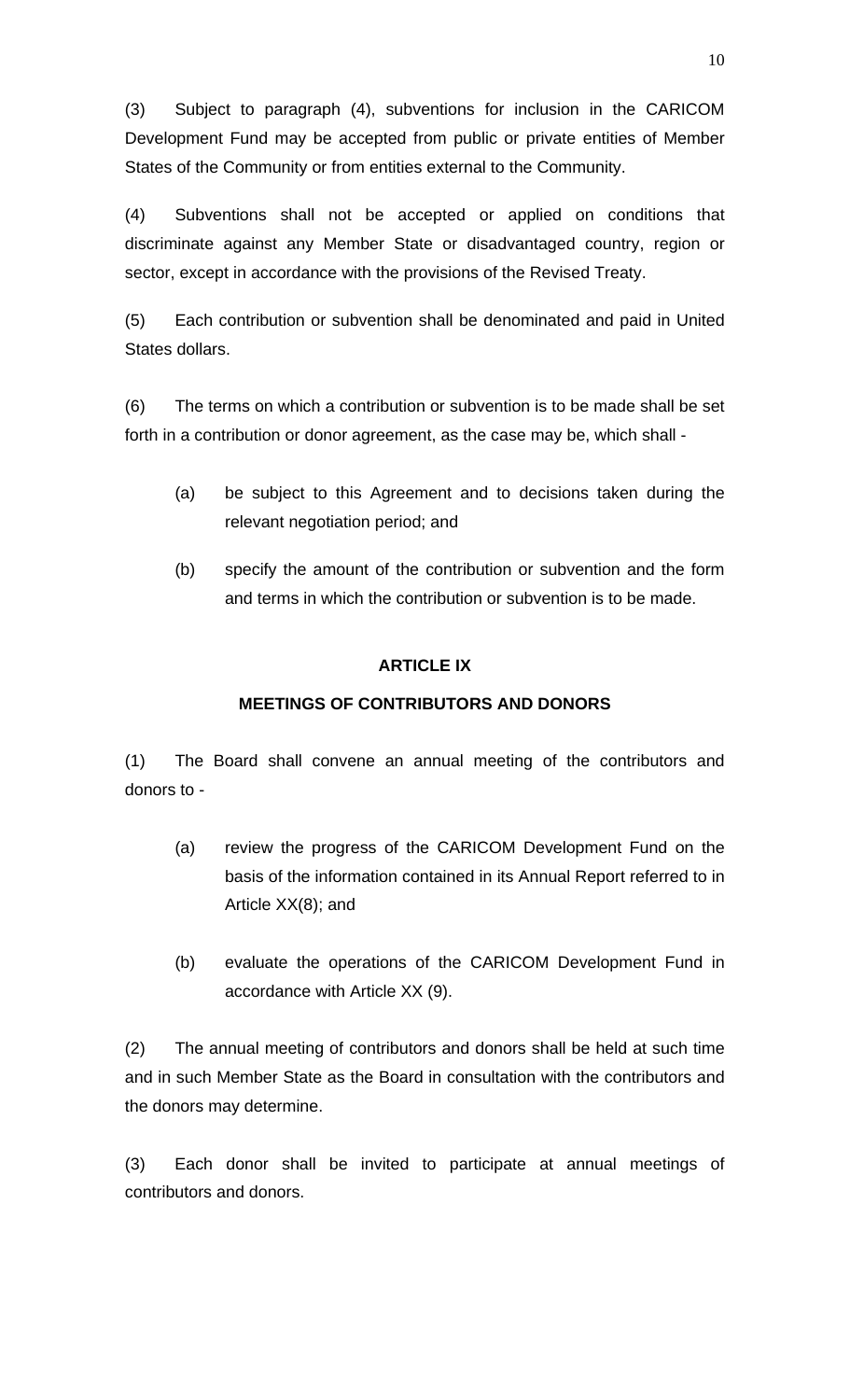# **ARTICLE X**

# **NEGOTIATION MEETINGS**

(1) Negotiation meetings of the contributors and donors, other than the annual meeting of contributors and donors, to discuss the replenishment of the resources and financial commitments of contributors and donors, shall be held during a negotiation period.

(2) The first negotiation meeting during a negotiation period shall be in the same Member State as, and shall immediately precede, each fourth annual meeting of contributors and donors or at such other time and place as the Board, in consultation with the contributors and donors, may determine.

(3) Each subsequent negotiation meeting shall be held at such time and place as the Board in consultation with the contributors and donors may determine.

- (4) Each donor shall be entitled to participate at a negotiation meeting.
- (5) The Board may invite a potential donor to attend a negotiation meeting.

# **ARTICLE XI**

# **RESOURCES OF THE CARICOM DEVELOPMENT FUND**

The resources of the CARICOM Development Fund shall be from the following sources -

- (a) contributions;
- (b) subventions;
- (c) net income earned from investments and loans from the CARICOM Development Fund;
- (d) repayment of amounts lent from the CARICOM Development Fund; and
- (e) fees, charges and such other moneys that may accrue from the operations of the CARICOM Development Fund.

# **ARTICLE XII**

# **PROCEDURES FOR DRAWDOWNS**

(1) The procedure for drawdowns of contributions or subventions by the CARICOM Development Fund shall be as set out in this Article.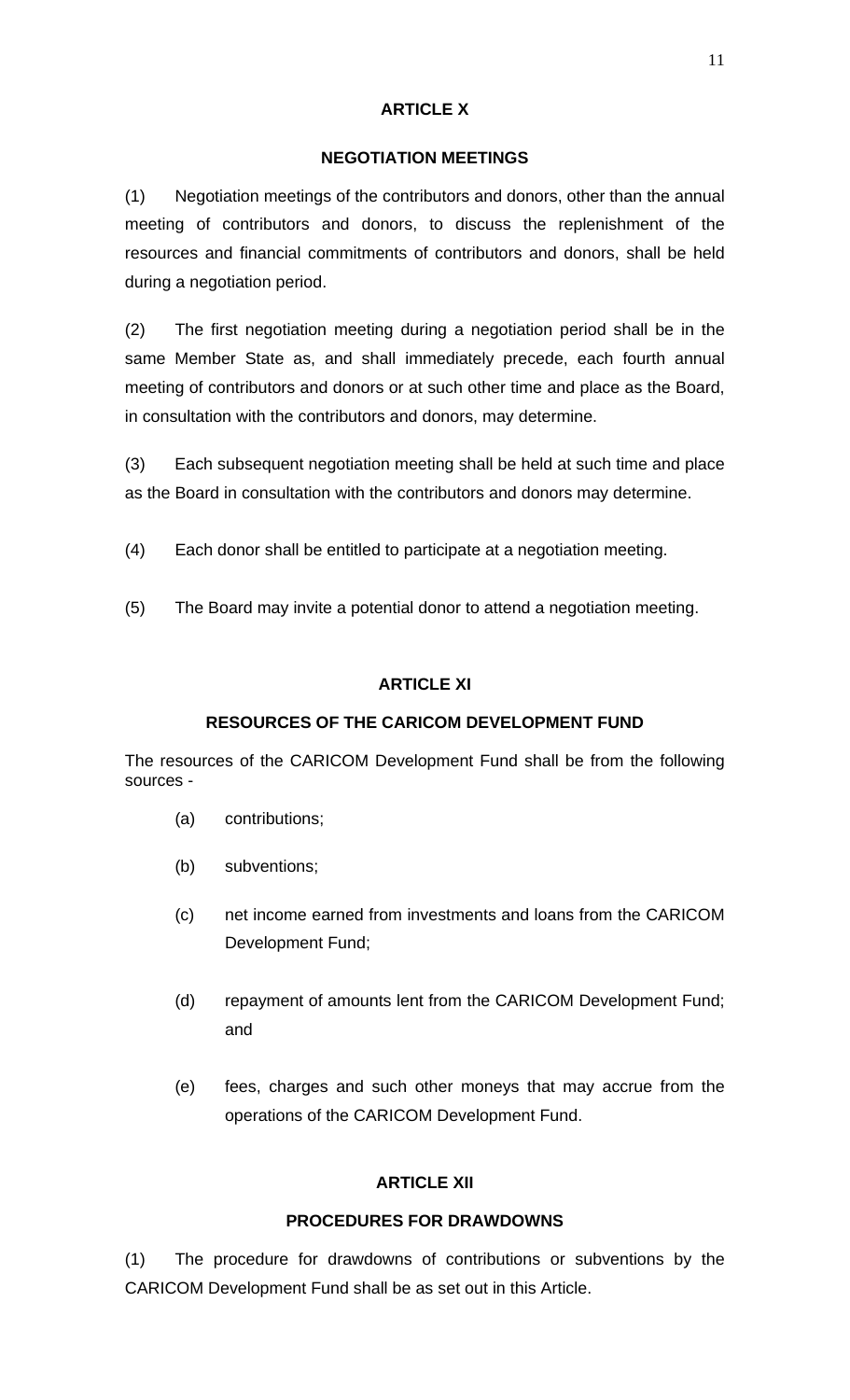- (2) The Board shall submit, annually, the following to each contributor and donor -
	- (a) requests for drawdowns from the contributor and donor;
	- (b) a statement of the amounts drawndown from each contributor and donor as at the end of the immediately preceding year;
	- (c) a statement of disbursements from the resources during the immediately preceding year;
	- (d) projected estimates of disbursements for the current and immediately succeeding years and the pro-rata projected drawdowns from each contributor and donor to meet such disbursement; and
	- (e) details of the absolute and relative updated contribution and subvention of each contributor and donor for the given contribution period.

# **ARTICLE XIII**

#### **ELIGIBLE RECIPIENTS**

(1) The CARICOM Development Fund may provide financial and technical assistance to eligible recipients to promote and facilitate appropriate programmes and projects in disadvantaged countries, regions and sectors.

- (2) Eligible recipients for the purposes of paragraph (1) are
	- (a) Member States;
	- (b) subject to the approval of the Member State:
		- (i) any agency of such a Member State;
		- (ii) any entity in the public sector operating in such a Member State;
		- (iii) regional agencies and private sector entities that are concerned with the economic development of such a Member State.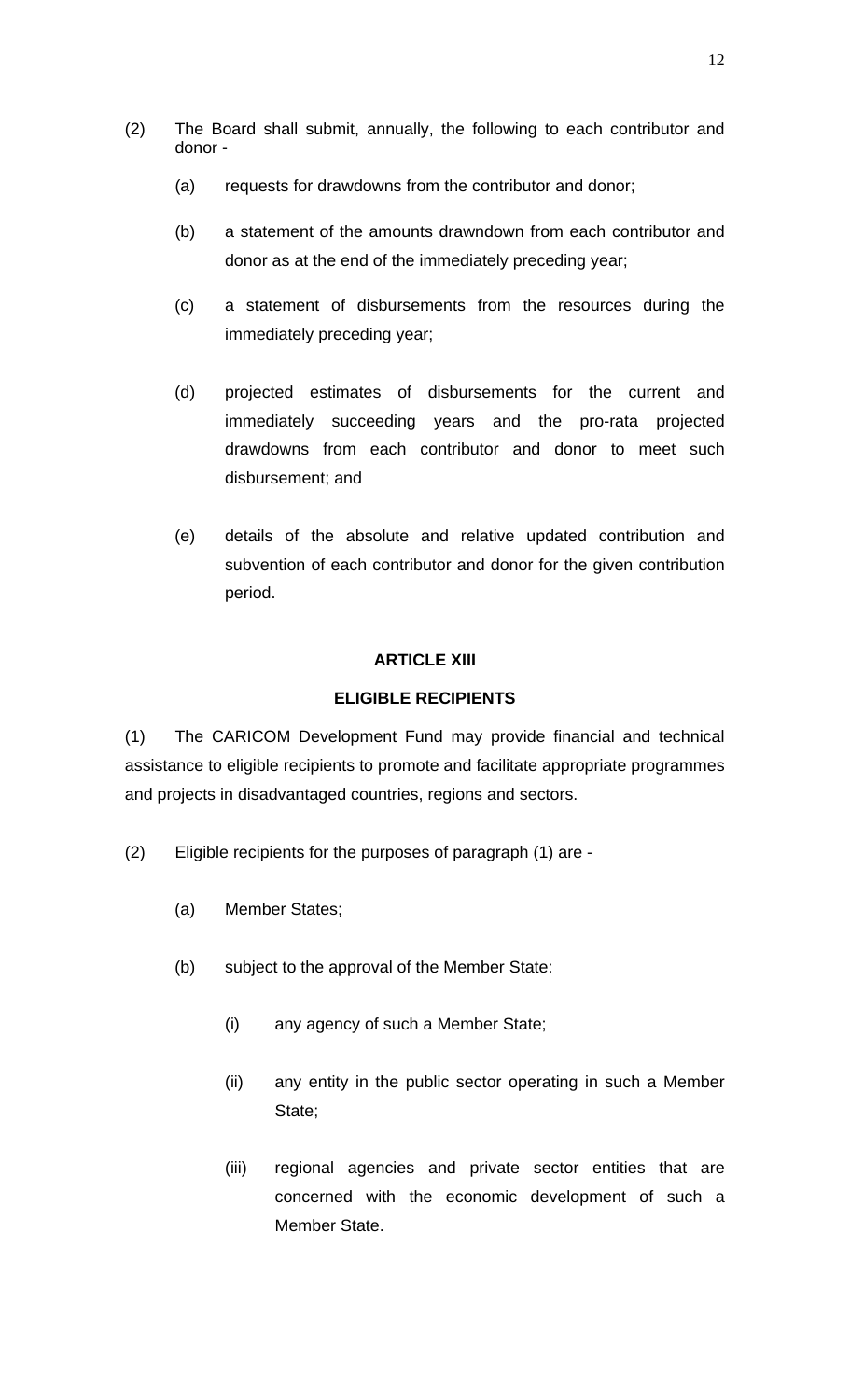#### **ARTICLE XIV**

#### **TIMING OF CONTRIBUTIONS SUBVENTIONS AND DRAWDOWNS**

The timing of contributions, subventions and drawdown shall be as set out in Annex II.

#### **ARTICLE XV**

#### **LOANS AND GRANTS**

The terms and conditions of a loan, interest subsidy grant or other grant agreement, including those relating to the disbursement of funds and any interest, fees and other charges, maturities and dates of payment, shall be established in conformity with the general operating principles outlined in Annex III and other applicable provisions of this Agreement.

#### **ARTICLE XVI**

#### **PROCUREMENT**

Procurement of goods and services for projects financed from the resources of the CARICOM development Fund shall be in accordance with Procurement Rules established by the Board.

# **ARTICLE XVII**

# **RECYCLING OF RESOURCES**

The funds received by the CARICOM Development Fund from repayment of amounts lent by it from the resources shall be held and administered by the Board in accordance with this Agreement and may be used by it in the same manner as the resources.

# **ARTICLE XVIII**

#### **INVESTMENTS**

The Board may invest any portion of the resources held by it and not immediately needed for its operations in such manner as the Community Council shall determine, paying due regard to the need to maximise income and ensuring liquidity or availability when needed.

# **ARTICLE XIX**

# **INCOME AND EXPENSES**

(1) The income of the CARICOM Development Fund shall be -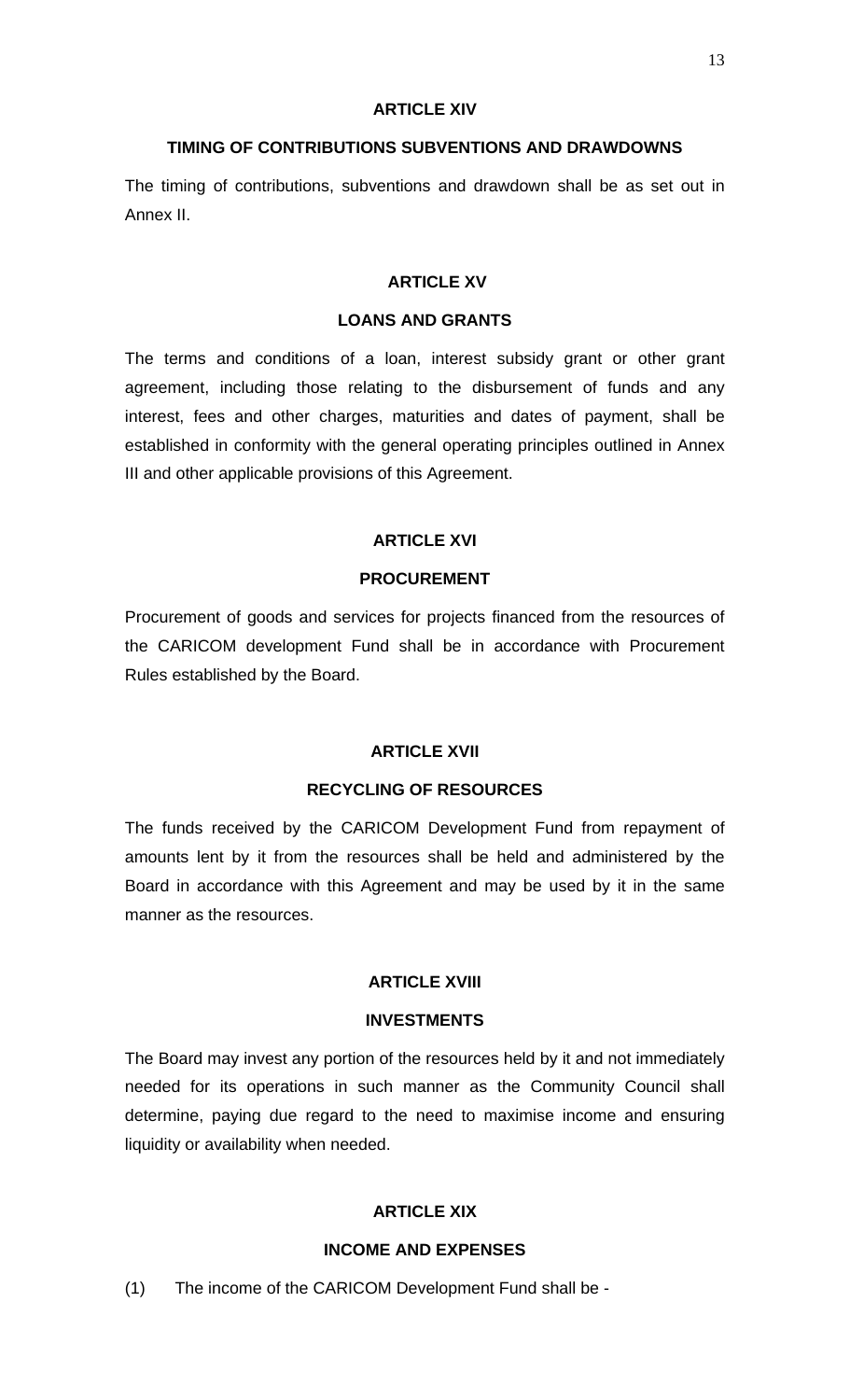- (a) interest, fees and charges on loans; and
- (b) income from investments made in accordance with Article XVIII.

(2) The administrative expenses relating directly to the operations of the CARICOM Development Fund shall be charged to the income of the CARICOM Development Fund.

# **ARTICLE XX**

# **AUDIT AND EVALUATION**

(1) The Board shall ensure the maintenance of accounts adequate to record the operations of the CARICOM Development Fund and to reflect, in accordance with generally accepted accounting principles, the status of the CARICOM Development Fund showing the income and projects and programmes financed thereby.

(2) The Board shall appoint an auditor.

(3) The accounts of the CARICOM Development Fund shall be audited at the close of each financial year by the auditor who shall prepare a report of the accounts of the CARICOM Development Fund.

(4) The auditor shall include in the report, a statement whether, in the auditor's opinion –

- (a) the income and expenditure for the financial year under review gave a true and fair view of the income and expenditure of the CARICOM Development Fund; and
- (b) the balance sheet for the financial year under review gives a true and fair view of the financial affairs of the CARICOM Development Fund at the end of that financial year.

(5) An auditor appointed by the Board under paragraph (2) shall have the right to access at all reasonable times, the books, accounts, vouchers and other records of the CARICOM Development Fund and shall be entitled to require from the Chief Executive Officer and other officials and staff of the CARICOM Development Fund, such information and explanations as he considers necessary for the performance of his duties as auditor.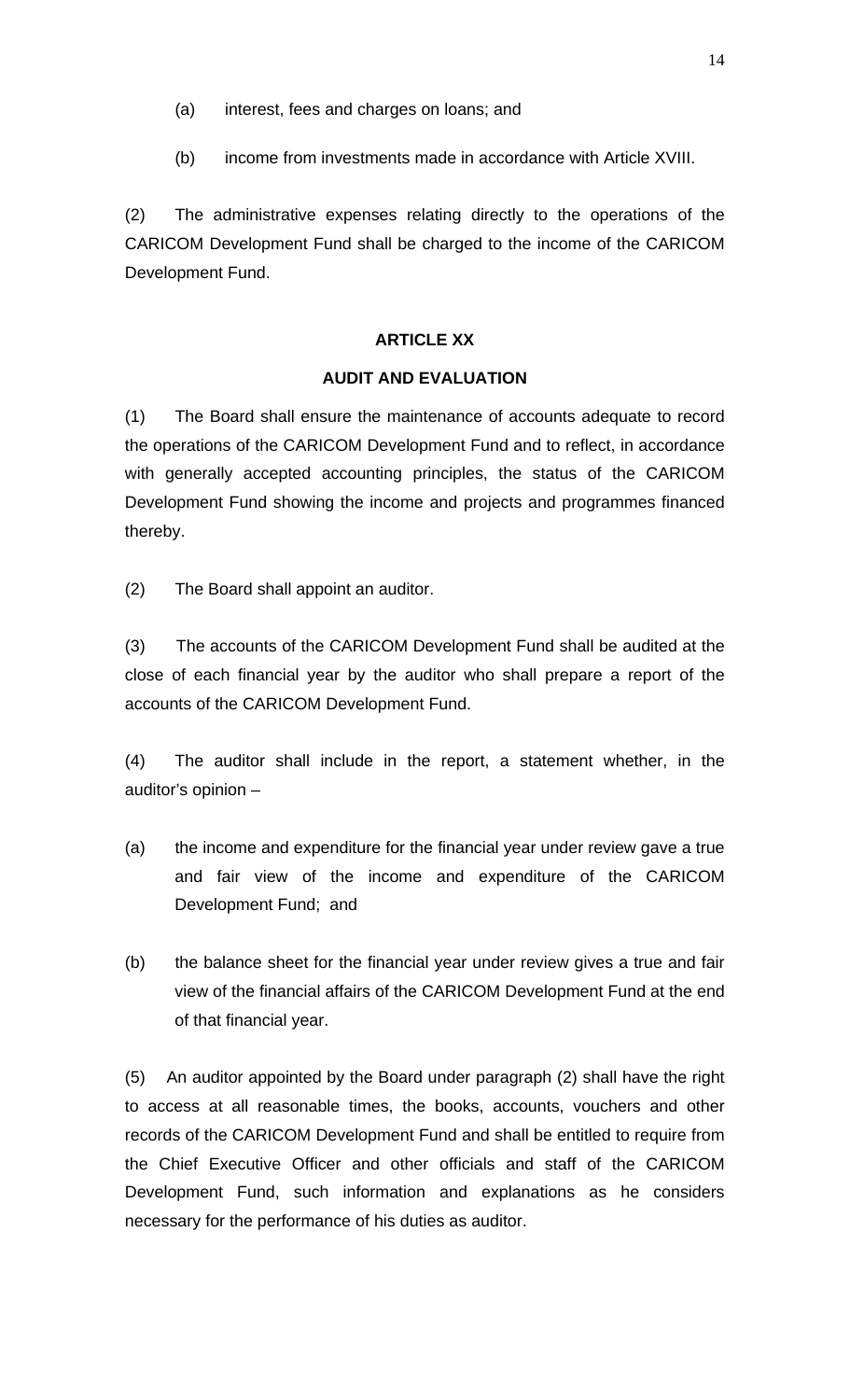(6) The Board shall submit to COFAP for approval the audited financial statements of the CARICOM Development Fund including a general balance sheet and a statement of income and expenditure together with the statements relating to the contributions, subventions and the income.

(7) The audited financial statements referred to in paragraph (6) and evidence of their approval by COFAP shall also be submitted to the annual meeting of contributors and donors.

(8) The Board shall include in its Annual Report appropriate information on contributions and subventions, projects and programmes financed by the resources, and the receipts and disbursements of, and the balance in, each contribution and subvention.

(9) The Board shall undertake a detailed in-depth evaluation of the operations of the CARICOM Development Fund which shall be completed for distribution to the contributors and donors at least three (3) months prior to the annual meeting of contributors and donors immediately preceding each fourth annual meeting of contributors and donors and shall include -

- (a) the financial situation of the CARICOM Development Fund;
- (b) the uses for which the resources have been committed; and
- (c) the general operations and issues associated with the CARICOM Development Fund.

# **ARTICLE XXI**

# **JURIDICAL PERSONALITY AND LEGAL CAPACITY**

The CARICOM Development Fund shall possess full juridical personality.

# **ARTICLE XXII**

# **HEADQUARTERS OF THE CARICOM DEVELOPMENT FUND**

(1) The Headquarters of the CARICOM Development Fund shall be located in Barbados.

(2) The CARICOM Development Fund shall conclude a headquarters agreement with the Government of Barbados respecting the status, and the observance of the privileges and immunities of the CARICOM Development Fund granted under this Agreement.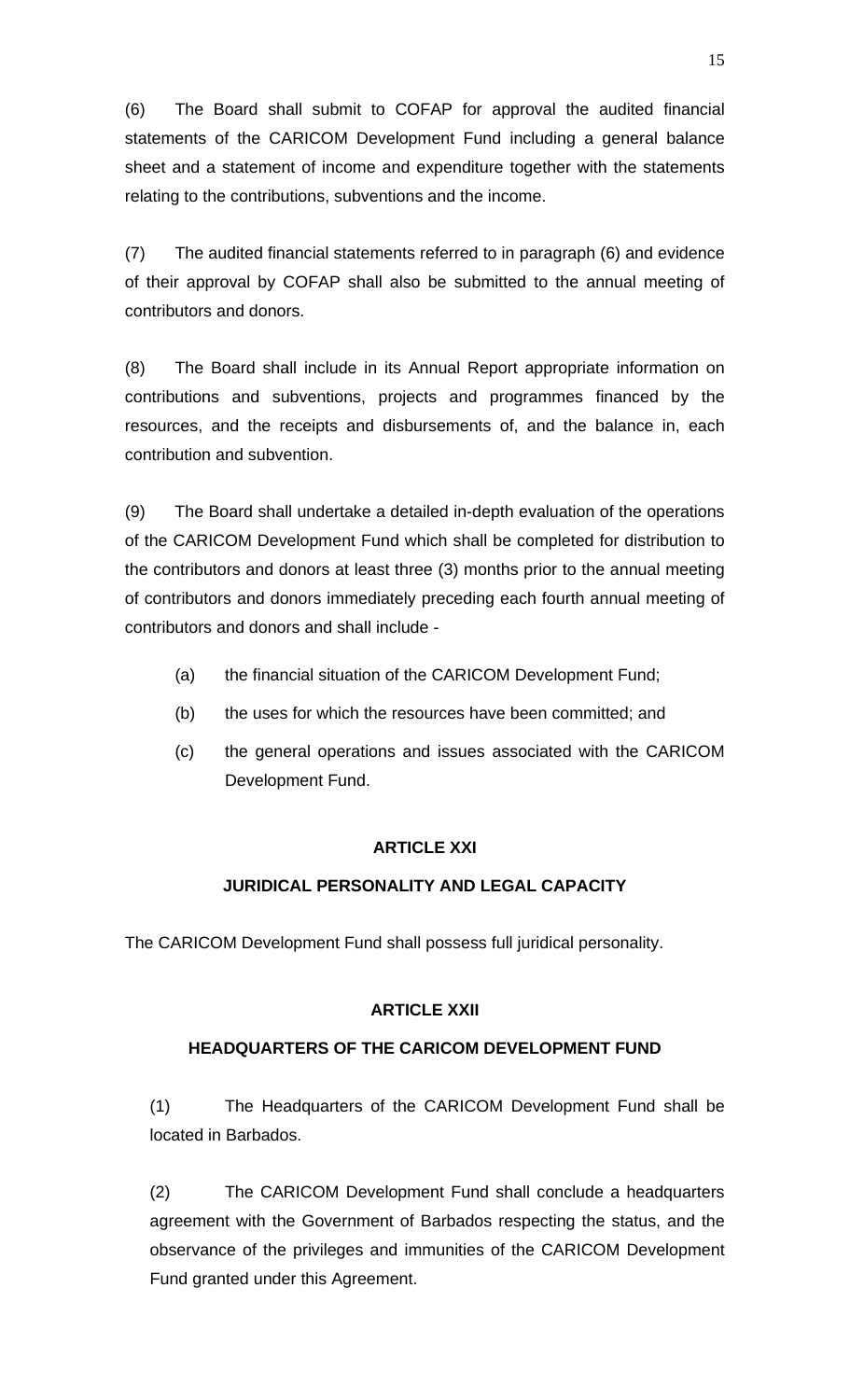# **ARTICLE XXIII PRIVILEGES AND IMMUNITIES**

To enable the Board and officers of the CARICOM Development Fund to fulfil the functions with which the CARICOM Development Fund is entrusted, the immunities and privileges provided in Articles XXIV to XXVII shall be accorded to the CARICOM Development Fund in the territory of each State Party.

# **ARTICLE XXIV PROPERTY AND FUNDS**

(1) The CARICOM Development Fund, its property and assets, wherever located and by whomsoever held, shall be immune from every form of legal process except in so far as in any particular case it has expressly waived its immunity, and no waiver of immunity shall extend to any measure of execution.

(2) The premises of the CARICOM Development Fund shall be inviolable.

(3) The property and assets of the CARICOM Development Fund, wherever located and by whomsoever held, shall be immune from search, requisition, confiscation, expropriation or any other form of interference, whether by executive, administrative, judicial or legislative action.

(4) The archives of the CARICOM Development Fund and in general all documents belonging to or held by it shall be inviolable, wherever located.

(5) To the extent necessary to effectively achieve its objectives and perform its functions**,** and subject to the provisions of this Agreement, the CARICOM Development Fund may –

- (a) hold assets of any kind and operate accounts in any currency;
- (b) freely transfer its assets from one country to another or within any country, and convert any currency held by it into any other currency, without being restricted by financial controls, regulations or moratoria of any kind.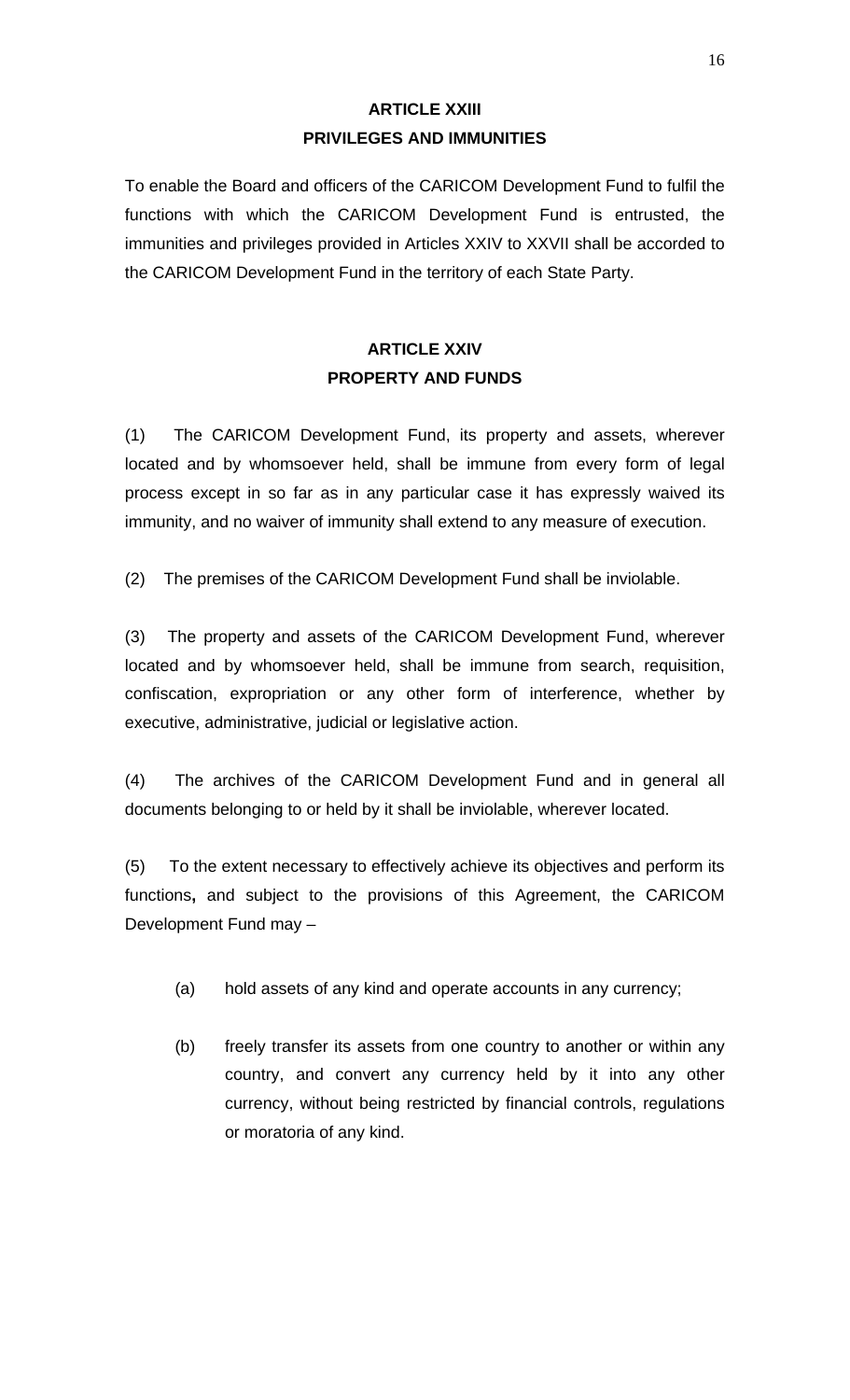# **ARTICLE XXV COMMUNICATIONS**

The Development Fund shall enjoy, in the territory of each State Party, for its official communications, treatment not less favourable than that accorded by the Government of such State to any other Government, including the latter's diplomatic mission.

# **ARTICLE XXVI EXEMPTION FROM TAXATION**

(1) The CARICOM Development Fund, its assets, property, income, operations and transactions shall be exempt from all –

- (a) direct taxation;
- (b) customs duties on goods imported for its official use; and
- (c) other imposts.

(2) Notwithstanding paragraph (1), the CARICOM Development Fund shall not claim exemption from taxes which are no more than charges for public utility services.

(3) Subject to paragraph (4), the CARICOM Development Fund shall not normally claim exemption from excise duties and from taxes on the sale of personal or movable and real or immovable property which form part of the price to be paid.

(4) Where the CARICOM Development Fund purchases property for official use on which duties and taxes have been charged or are chargeable, States Parties shall, whenever possible, make appropriate administrative arrangements for the remission or the return of the amount of duty or tax.

(5) Goods imported under an exemption from customs duties as provided by paragraph (1), or in respect of which a remission or return of duty or tax has been made under paragraph (4), shall not be sold in the territory of the State Party which granted the exemption, remission or reprieve except under conditions agreed with the State Party.

(6) Subject to paragraph (7), tax shall not be levied on or in respect of salaries and emoluments paid by the CARICOM Development Fund to the officials of the CARICOM Development Fund.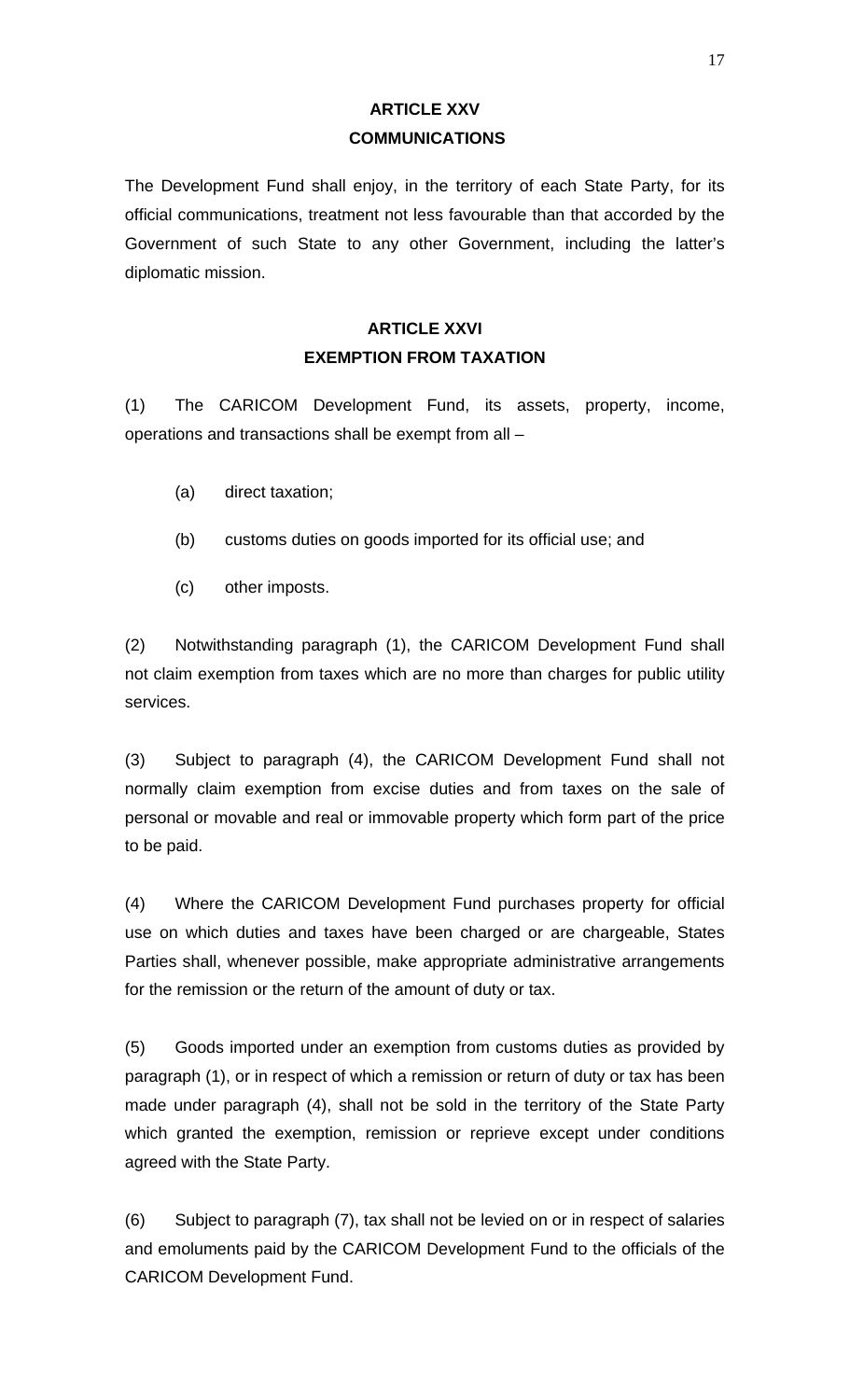(7) States Parties reserve the right to tax their own citizens, nationals or persons permanently resident in the territories of such State Parties.

# **ARTICLE XXVII**

# **PRIVILEGES AND IMMUNITIES OF DIRECTORS AND OFFICIALS**

- (1) Directors and officials of the CARICOM Development Fund shall
	- (a) be immune from legal process in respect of acts performed by them in their official capacity; and
	- (b) unless they are nationals of the host State Party
		- (i) be accorded such immunities from immigration restrictions, alien registration requirements and national service obligations, and such facilities as regards exchange control regulations; and
		- (ii) be granted such repatriation facilities in times of international crisis, as are not less favourable than those accorded by the States Parties to the representatives, officials and experts of comparable rank of any other State Party.

(2) The Chief Executive Officer shall notify the States Parties of the Directors and officials to be accorded the immunities and privileges specified in paragraph (1).

# **ARTICLE XXVIII WITHDRAWAL OF CONTRIBUTION OR SUBVENTION**

Where a contribution or donor agreement provides that a contributor or donor may, after consultation with the Board, withdraw all or part of its contribution or subvention, the CARICOM Development Fund, upon receipt of notice of withdrawal, shall, within a reasonable period, unless such notice is cancelled, transfer to the contributor or donor -

(a) the portion of the said contribution or subvention as is in the possession of the CARICOM Development Fund and is not required for the purpose of settlement of any obligations; and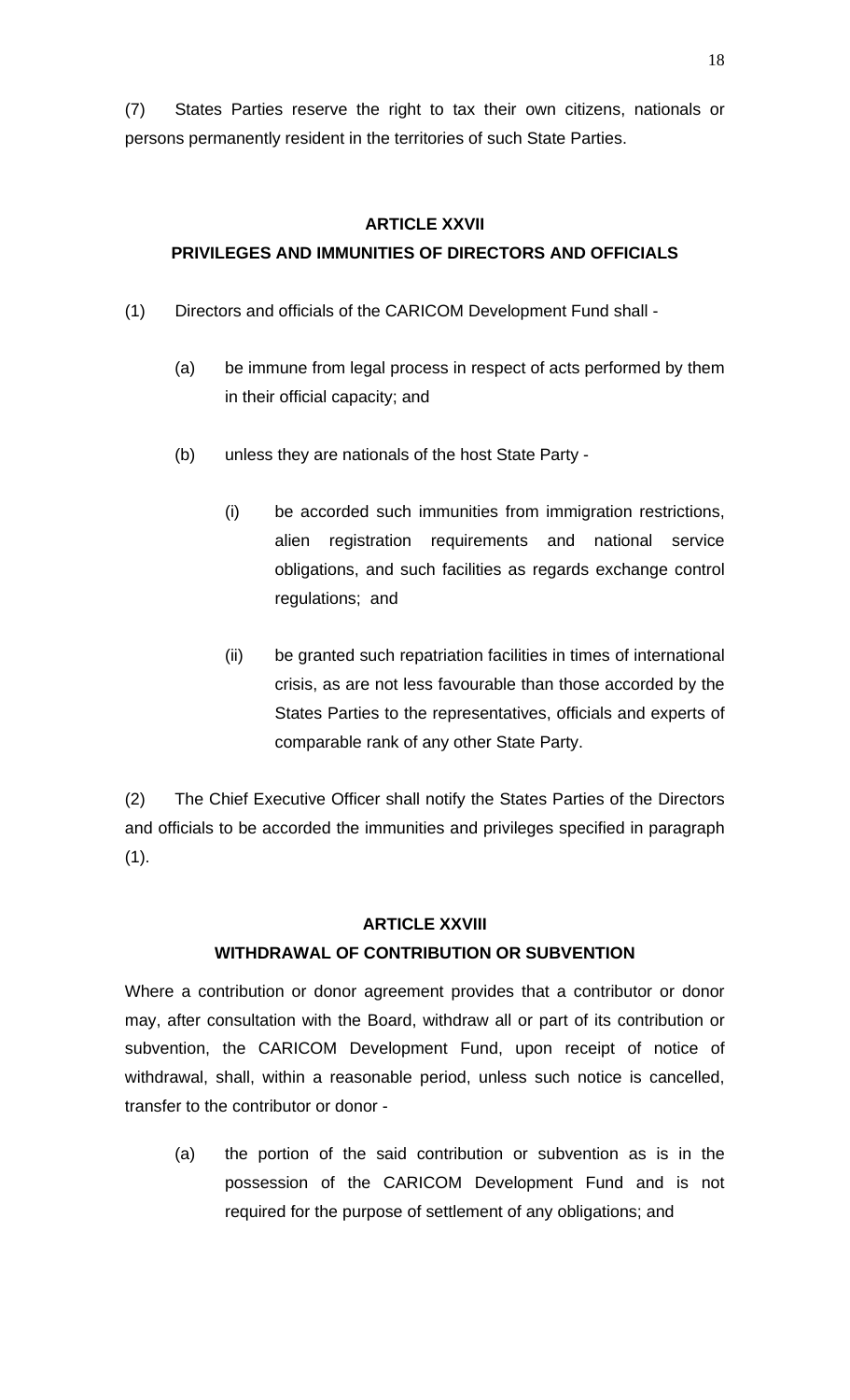(b) the balance of such contribution or subvention as and when received by the CARICOM Development Fund .

# **ARTICLE XXIX**

# **SUSPENSION OF OPERATIONS OF THE CARICOM DEVELOPMENT FUND**

(1) Subject to paragraph (2), the Community Council may, after consultation with the contributors and donors, suspend the operations of the CARICOM Development Fund.

(2) Upon suspension of the operations of the CARICOM Development Fund, the CARICOM Development Fund, shall forthwith cease all activities relating to the resources, except those incidental to their orderly realisation, conservation and preservation and settlement of the direct or contingent obligations to which they may be subject.

(3) Each State Party shall cause to be publicised in its territory, the fact and duration of any suspension of the CARICOM Development Fund.

# **ARTICLE XXX SETTLEMENT OF DISPUTES**

(1) In the case of a dispute between the CARICOM Development Fund and a State Party, contributor or donor concerning any matter arising out of, or in connection with the operation of the CARICOM Development Fund which cannot be settled by consultation between the parties, the disagreement shall be submitted to arbitration by a tribunal of three arbitrators.

(2) One of the arbitrators shall be appointed by the CARICOM Development Fund, and another by the State Party, contributor or donor and the third, unless the parties otherwise agree, by the President of the Caribbean Court of Justice.

(3) A majority vote of the arbitrators shall be sufficient to reach a decision which shall be final and binding upon all the parties.

(4) The third arbitrator shall be empowered to settle all questions of procedure, in any case where the parties are in disagreement with respect thereto.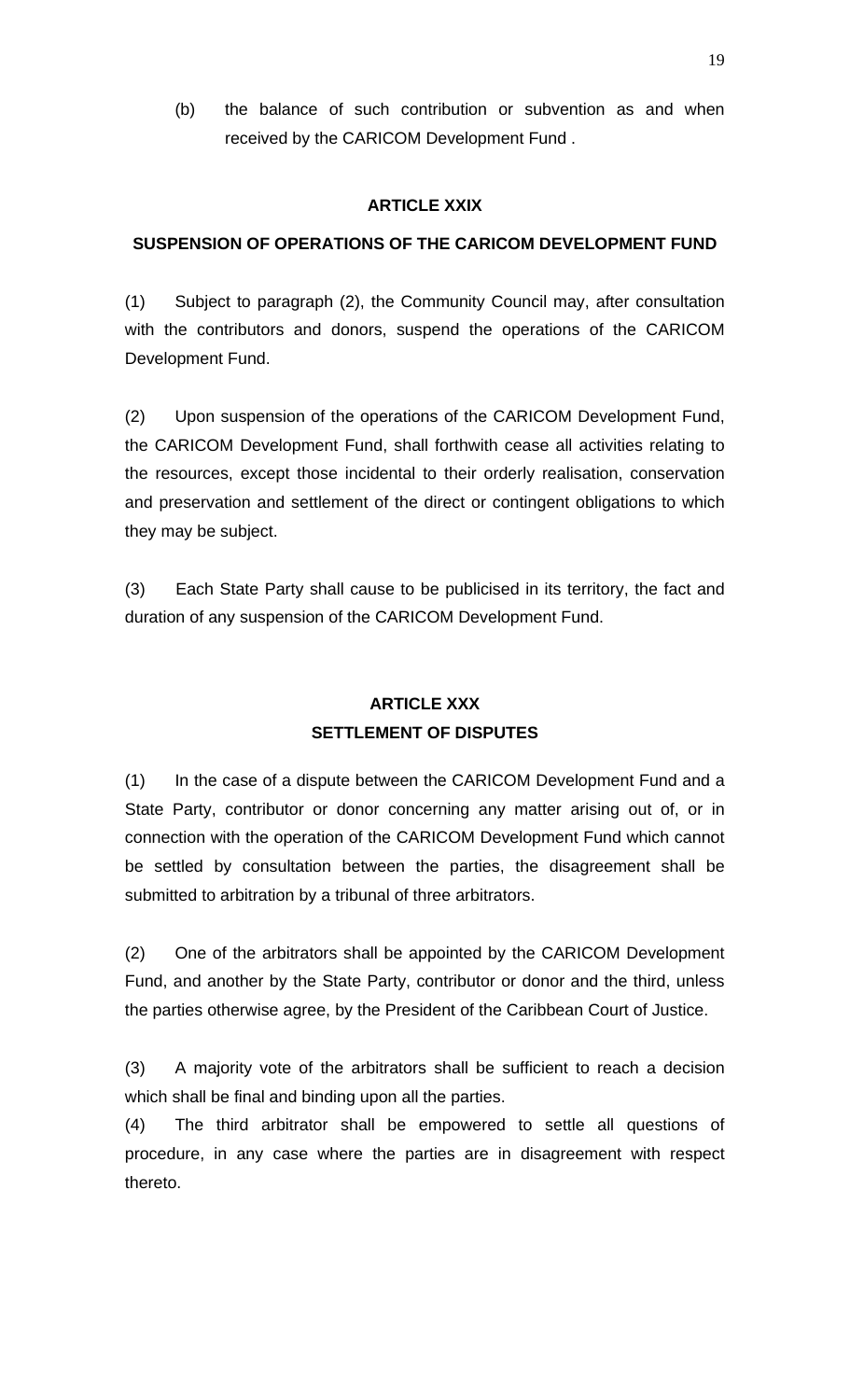# **ARTICLE XXXI DEPOSITARY**

This Agreement, any amendment thereof, instruments of accession and ratification shall be deposited with the Secretary General who shall forward certified true copies thereof to all States Parties.

# **ARTICLE XXXII SIGNATURE AND RATIFICATION**

(1) This Agreement shall be open for signature by all Member States.

(2) This Agreement shall be subject to ratification by the signatory States in accordance with their respective constitutional procedures.

# **ARTICLE XXXIII ENTRY INTO FORCE**

(1) This Agreement shall enter into force 30 days after the deposit of the third instrument of ratification.

(2) Notwithstanding paragraph (1), this Agreement shall be provisionally applied upon signature by five Member States.

# **ARTICLE XXXIV AMENDMENT**

(1) This Agreement may be amended by the States Parties.

(2) Every amendment shall be subject to ratification by the States Parties and shall enter into force 30 days after the deposit of the last instrument of ratification.

# **ARTICLE XXXV ACCESSION**

(1) After the entry into force of this Agreement, a Member State may accede to this Agreement.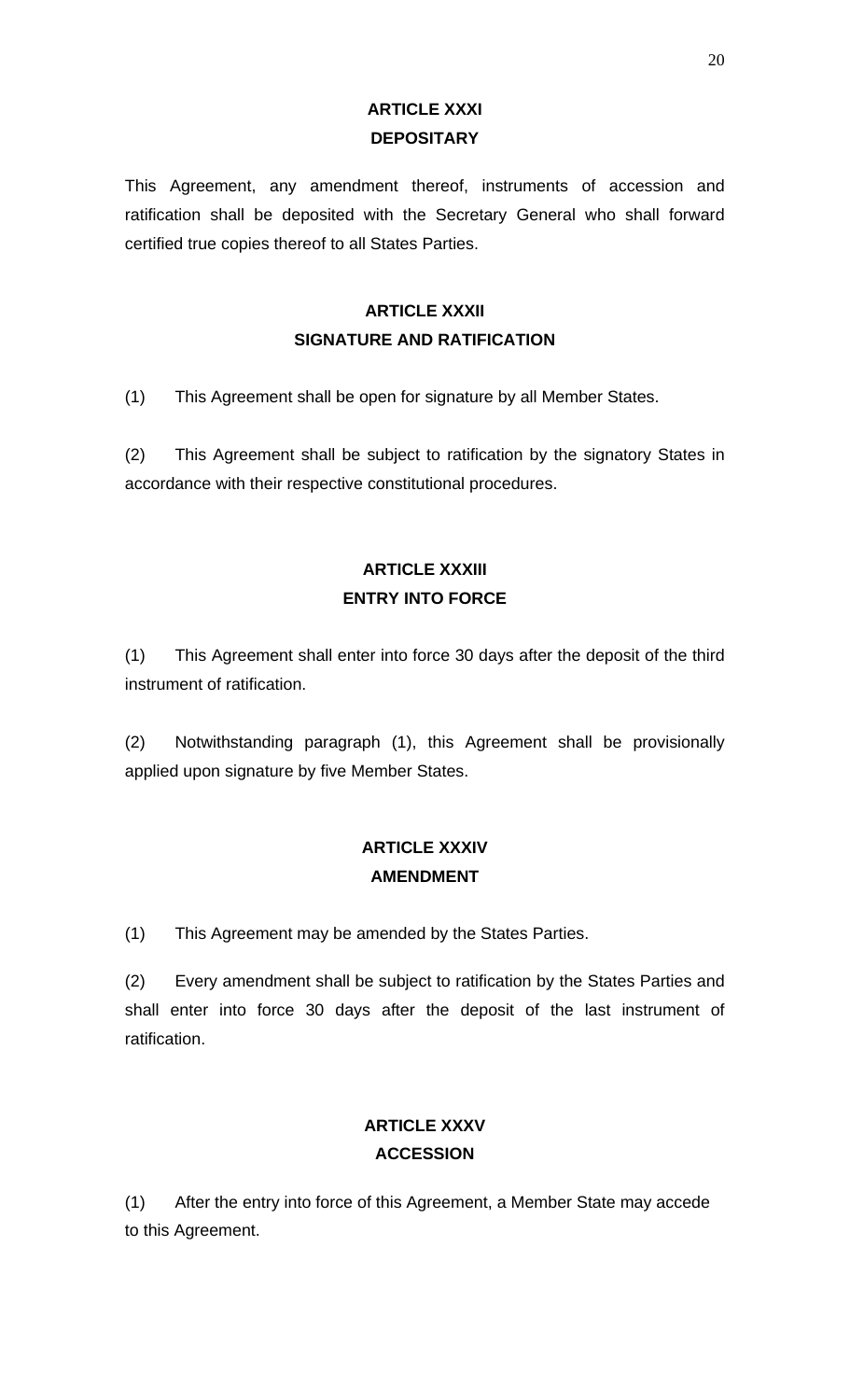$(2)$ Instruments of Accession shall be deposited with the Depositary who shall forward copies of the instruments to each State Party notifying it of the dates of deposit of the instruments.

Instruments of Accession shall take effect 30 days following the deposit of  $(3)$ the instrument of accession with the Depositary.

# **ARTICLE XXXVI** WITHDRAWAL

 $(1)$ A State Party may withdraw from this Agreement at any time by written notification to the Depositary.

 $(2)$ The Depositary shall promptly notify the other States Parties of the receipt of the notification.

 $(3)$ The withdrawal shall take effect one year after the date of receipt of the notification by the Depositary, unless the State Party notifies the Depositary in writing of the cancellation of its notice of withdrawal before the effective date of the withdrawal.

IN WITNESS WHEREOF the undermentioned representatives duly authorised in that behalf have exeguted this Agreement for their respective Governments.

| Signed by<br>a on 4th July 2008                                       |
|-----------------------------------------------------------------------|
| For the Government of Antigua and Barbuda, on                         |
| at $54.$                                                              |
| Signed by                                                             |
| $47$ duly<br>For the Government of Barbados, on                       |
| at ST. Johns AMTIqua                                                  |
| Signed by $\left  \int_{\mathbb{R}} \right  \left  \int_{\mathbb{R}}$ |
| For the Government of Belize, on $\mu^{\dagger \dagger}$ July, 2008   |
| at St. Johns, Antigua.                                                |

Šша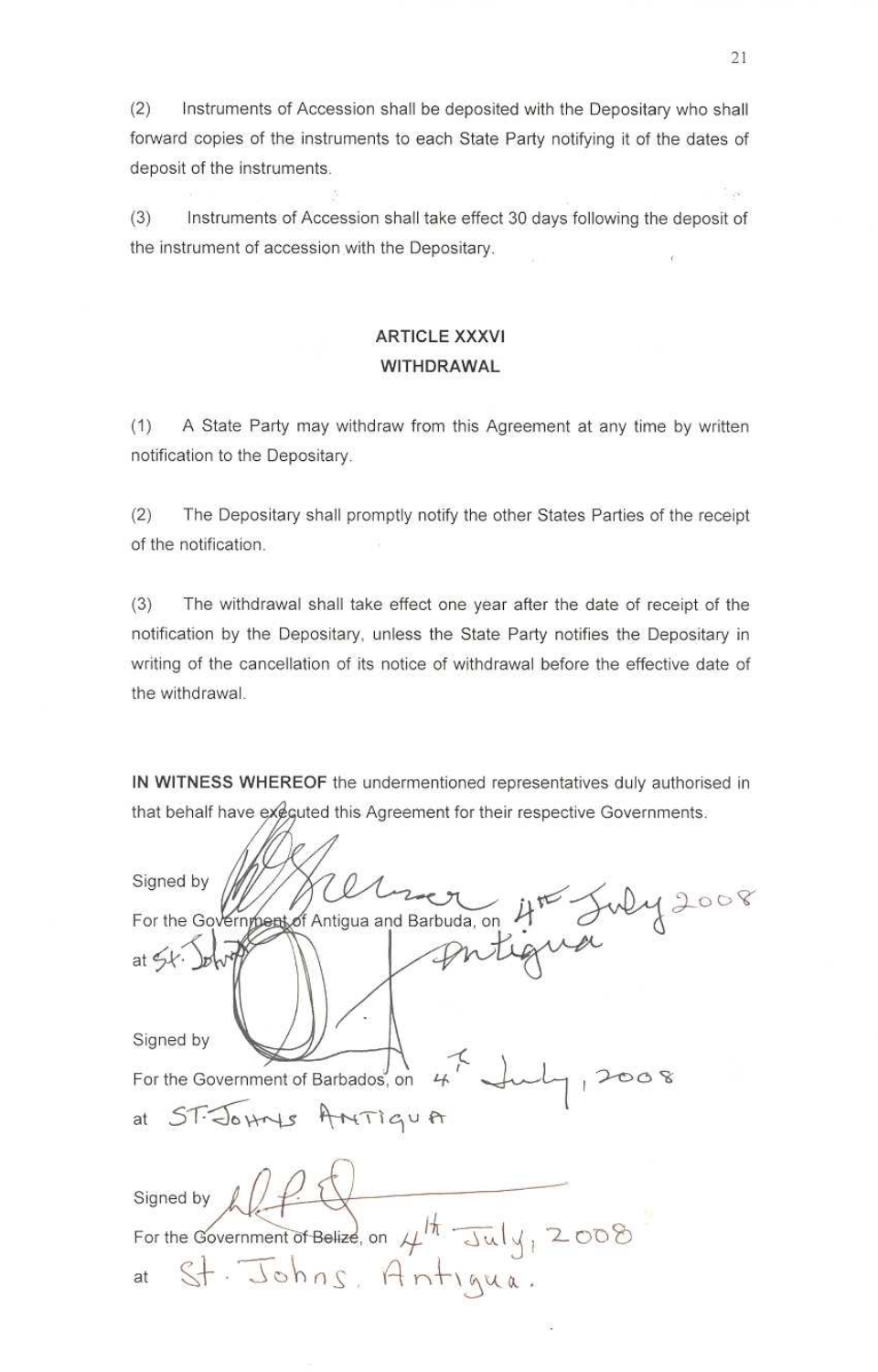22 Rest Signed by 10th October 2008 For the Government of the Commonwealth of Dominica, on Rosoph, Dominica at Signed by For the Government of Grenada, on at Signed by For the Government of the Co-operative Republic of Guyana, on  $4^{\frac{1}{4}}$  July 2008. at

Signed by

For the Government of the Republic of Haiti, on

at

Signed by

Bunee Gola

For the Government of Jamaica, on 4th July 2008<br>at  $St$  Jelus, Ouwtigua + Barbuda.

Signed by

For the Government of the Federation of Saint Christopher and Nevis, on

at

Signed by

For the Government of Saint Lucia, on

at

signed by Kalphtlyonnalos

For the Government of St. Vincent and the Grenadines, on  $\frac{\mu}{L}$  July 1008

at St. John's, Antigua and Barbuda